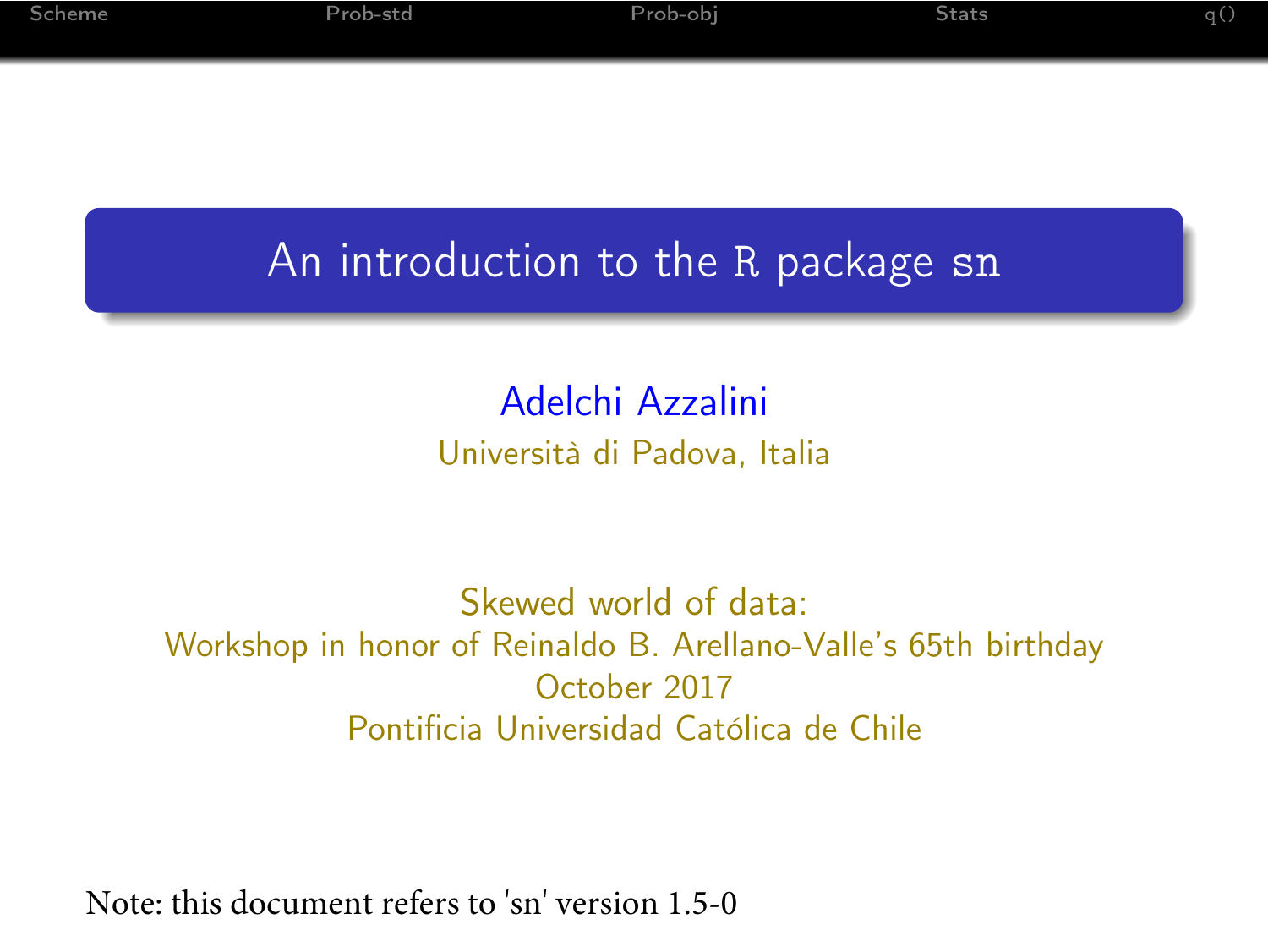<span id="page-1-0"></span>

| Scheme | Prob-std | Prob-obi | Stats | .a ( |
|--------|----------|----------|-------|------|
|        |          |          |       |      |

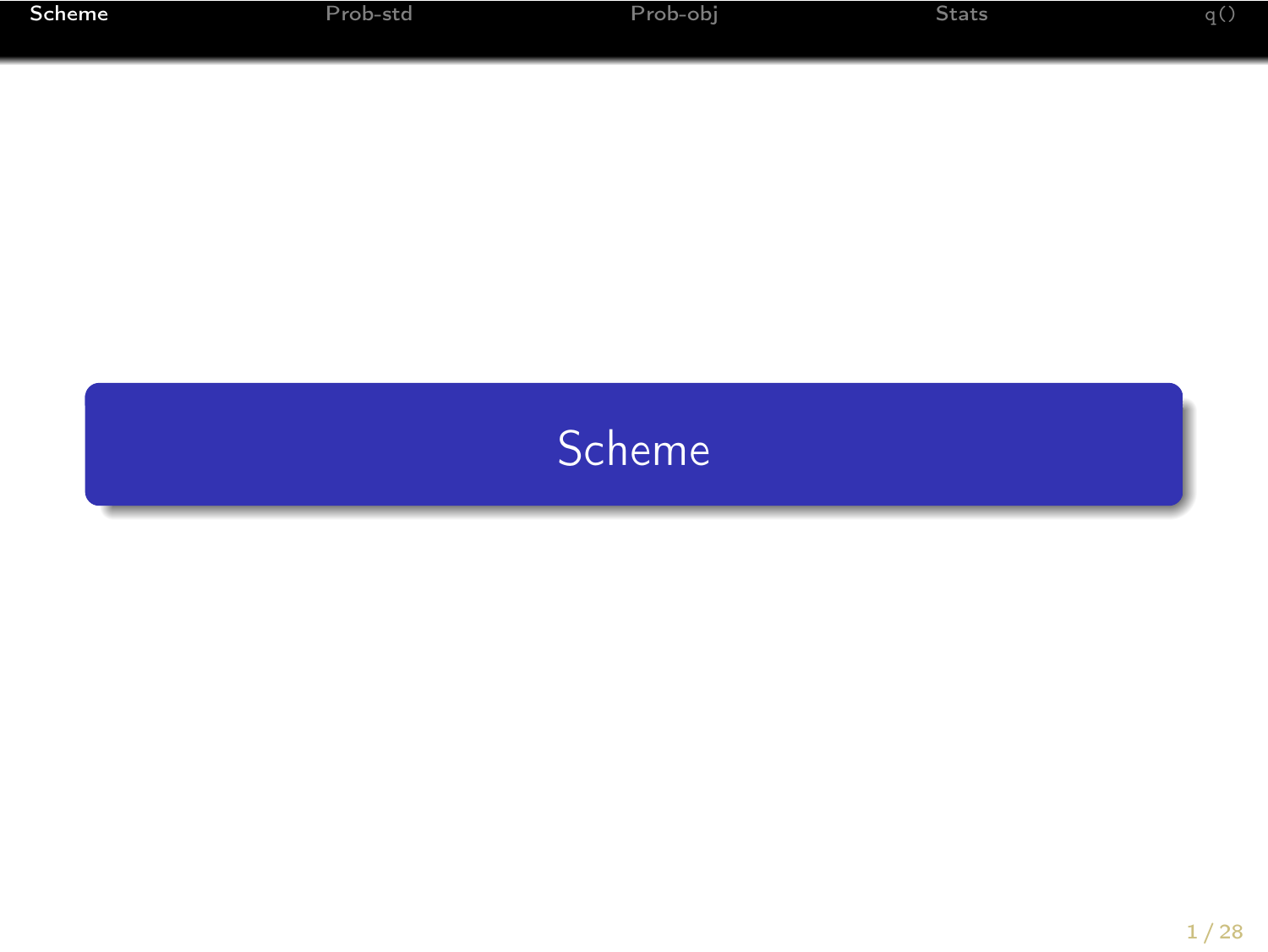# Pacakge sn: a one-slide panorama

# • probability

- classical-type functions for distributions:
	- univariate dist'n: {d,p,q,r}{sn,st,sc}
	- multivariate dist'n: {d,p,r}{msn,mst,msc}
	- utilities: dp2cp, cp2dp, {sn,st}.cumulants,. . .
	- build your own dist'n: {d,r}{SymmModulated},  ${d,r}$  mSymmModulated} and plot (if  $d = 2$ )
- SEC distribution 'objects'
	- two classes: SECdistrUv, SECdistrMv; protocol: S4
		- create object: makeSECdistr (also extractSECdistr)
		- manipulate it: marginalSECdistr, affineTransSECdistr, conditionalSECdistr (only for SN)
		- methods: summary, plot, show, mean, sd, var, . . .

**•** statistics

- core general function: selm (two object types: selm, mselm)
- methods: show, plot, summary, coef, residuals, fitted, predict, logLik, profile, confint, ...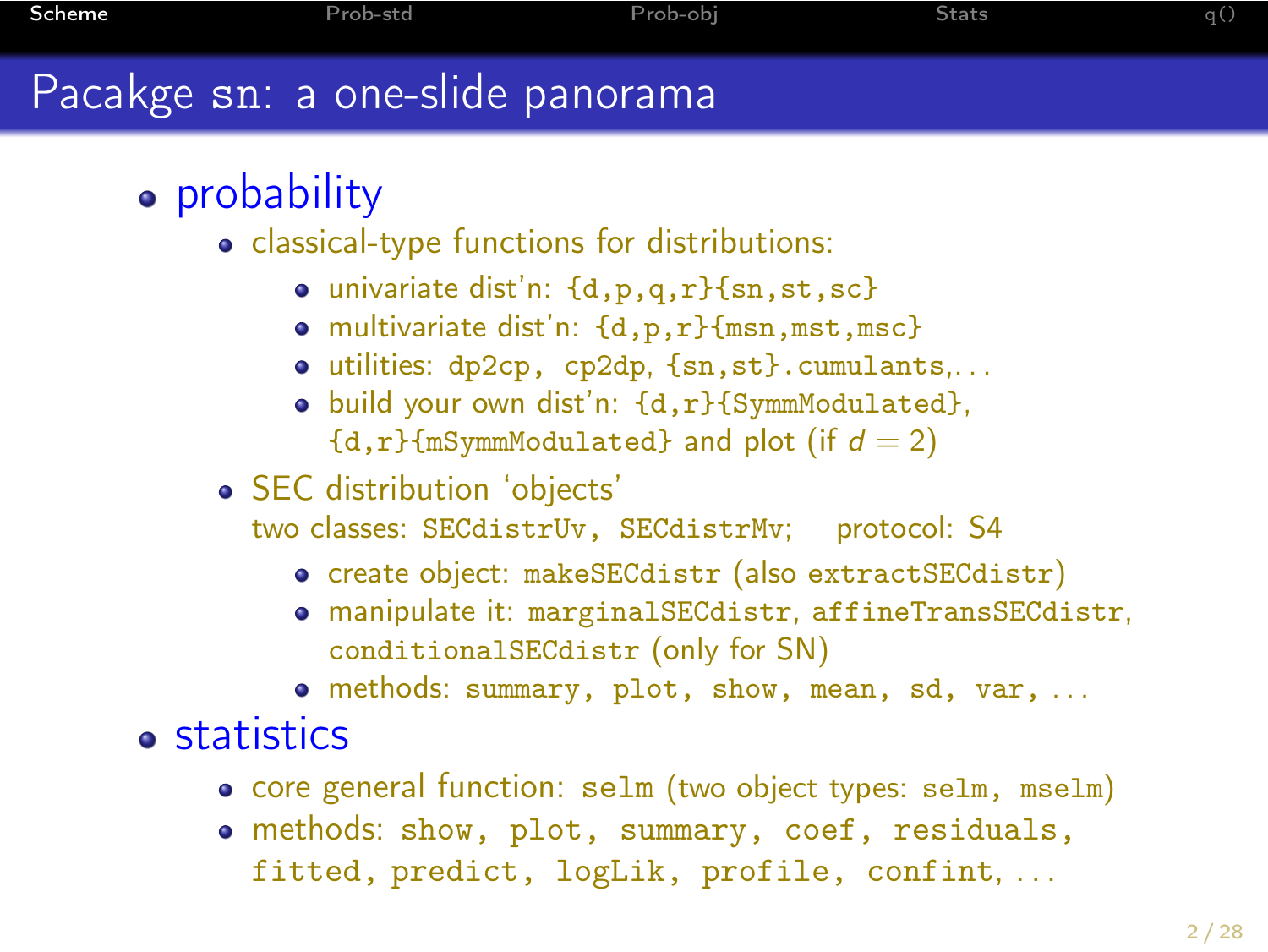<span id="page-3-0"></span>

| Scheme | Prob-std | Prob-obi | Stats | la C |
|--------|----------|----------|-------|------|
|        |          |          |       |      |

# [Prob-std](#page-3-0)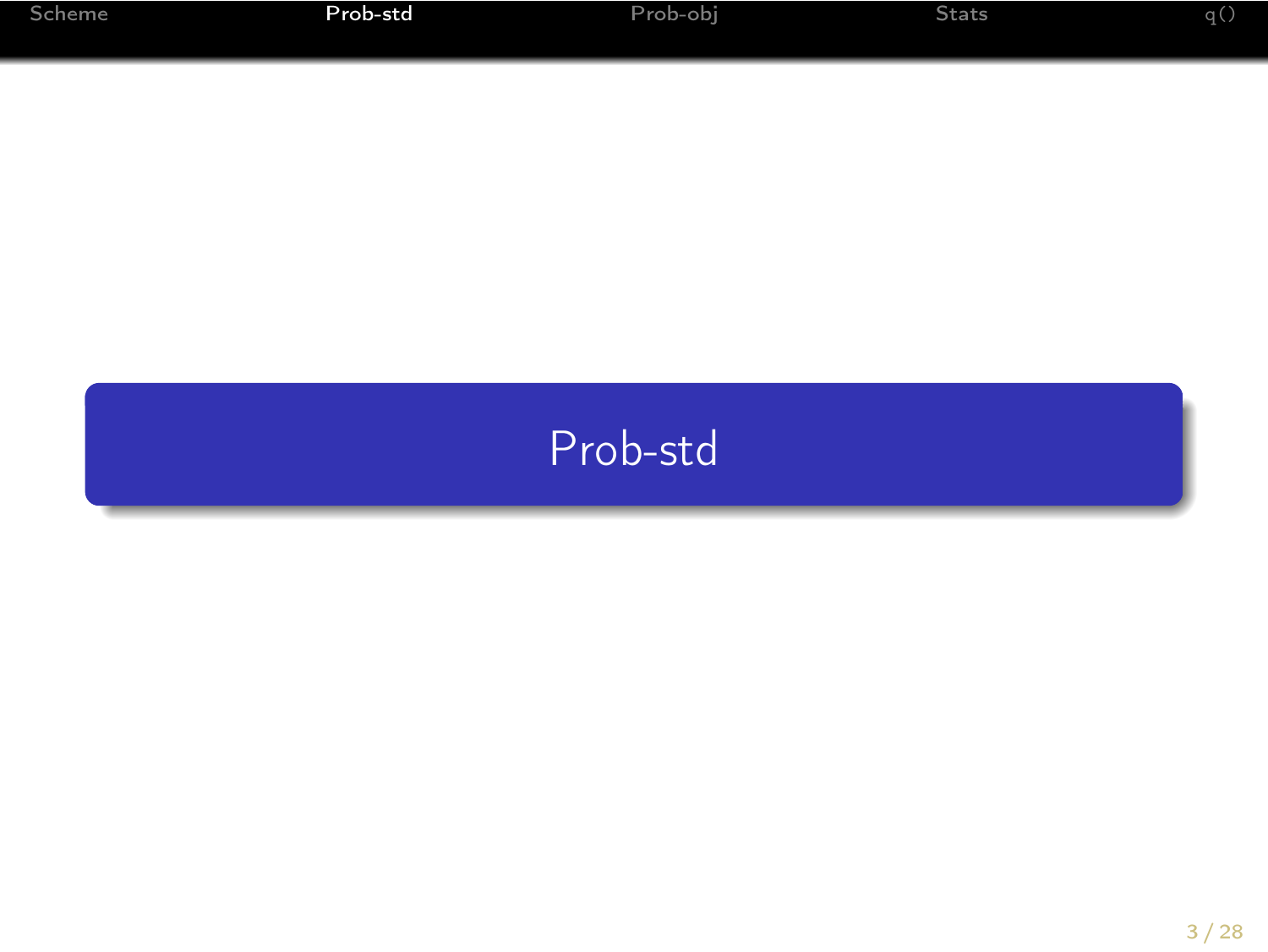# Simple functions: dsn and plotting SN density

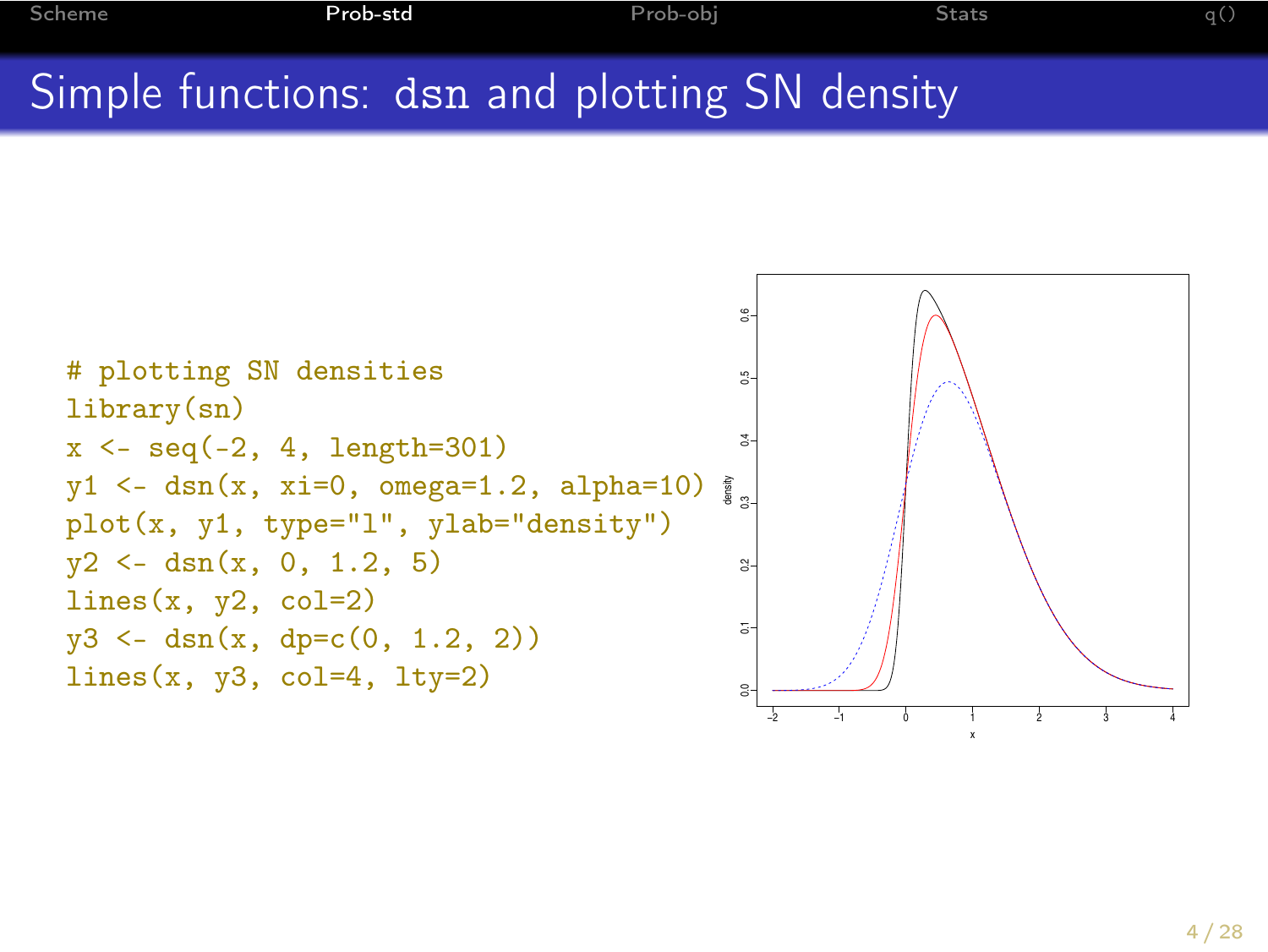```
Scheme Prob-std Prob-obj Stats q()
Simple functions: cp2dp, dp2dp, rst, dst
```

```
# switch between parameterizations
cpST <- c(1, 1.5, 1.5, 5.1)
                                                            Histogram of y
                                               0.00 0.05 0.10 0.15 0.20 0.25 0.30 0.35
# CP = (mean, st.dev, gamma1, gamma2)
dpST <- cp2dp(cpST, family="ST")
print(dpST)
# xi omega alpha nu
# -0.6202 1.8754 3.6733 7.1797
print(dp2cp(dpST, family="ST"))
                                              Density
# back to cpST
#
# sampling from ST and plotting density
                                               g.
y \le -rst(1000, dp=dpST)hist(y, prob=TRUE, col="gray90")
x \leftarrow \text{seq}(\min(y), \max(y), \text{length}=301)−2 0 2 4 6 8 10
pdfST \leq -dst(x, dp=dpST)lines(x, pdfST, col=4)
print(sd(y)) # about c pST[2]
```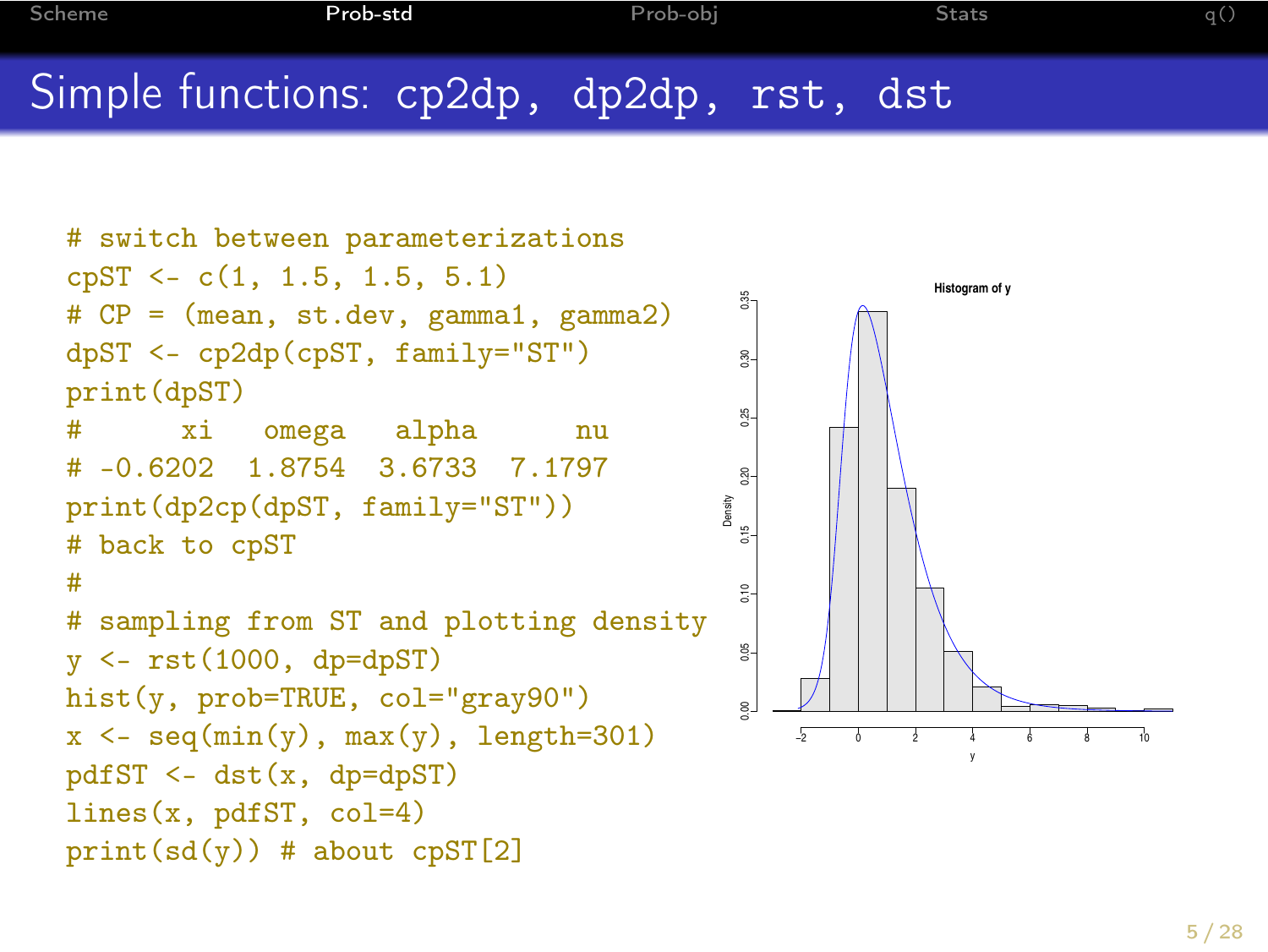[Scheme](#page-1-0) [Prob-std](#page-3-0) [Prob-obj](#page-9-0) [Stats](#page-17-0) [q\(\)](#page-27-0)

#### Unleash your creativity: case  $d = 1$

```
# SGN of Arellano-Valle et al. (2004)
wSGN \leq function(z, lambda) z * lambda[1]/sqrt(1 + lambda[2]*z^2)
x \leq -\text{seq}(-1, 14, \text{length}=301)pdf <- dSymmModulated(x, 5, 2, f0="normal", G0="normal", w=wSGN,
           lambda=c(3.5)plot(x, pdf, type="l")
```


now change f0, G0, w,... and

make your density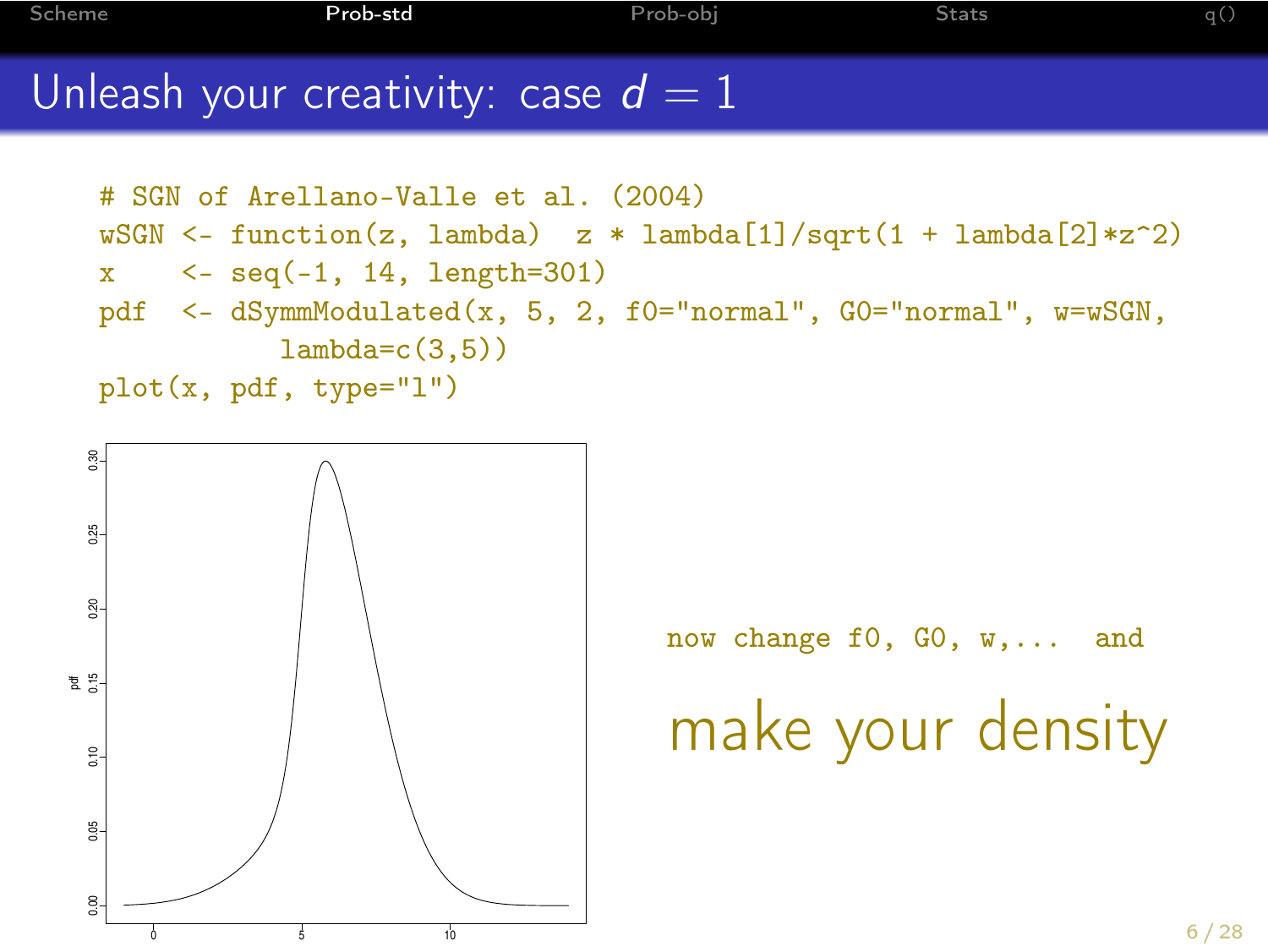# Unlash your creativity: case  $d > 1$

```
x \leq - matrix((1:12)/3, 4, 3)S \leftarrow diag(1:3) + outer(1:3,1:3)/2wMvTrigs \leq function(z, p, q) sin(z \frac{9*}{8} p)/(1 + cos(z \frac{9*}{8} q))
pdf <- dmSymmModulated(x, xi=1:3, Omega=S, f0="t", G0="logistic",
       w=wMvTrigs, par.f0=5, par.G0=NULL, p=c(2,3,-2), q=c(1,1, 0))# plotting when d=2
range \le cbind(c(-4,4), c(-4,4))
```

```
plot2D.SymmModulated(range, xi=c(0,0), Omega=S[1:2,1:2],
      f0="normal", G0="normal", w=wMvTrigs,
       par.f0=NULL, par.G0=NULL, p=c(1,-3), q=c(1,1), col=4)
y <- rmSymmModulated(2500, xi=c(0,0), Omega=S[1:2,1:2],
      f0="normal", G0="normal", w=wMvTrigs,
       par.f0=NULL, par.G0=NULL, p=c(1,-3), q=c(1,1))
points(y, cex=0.3, col="gray60")
```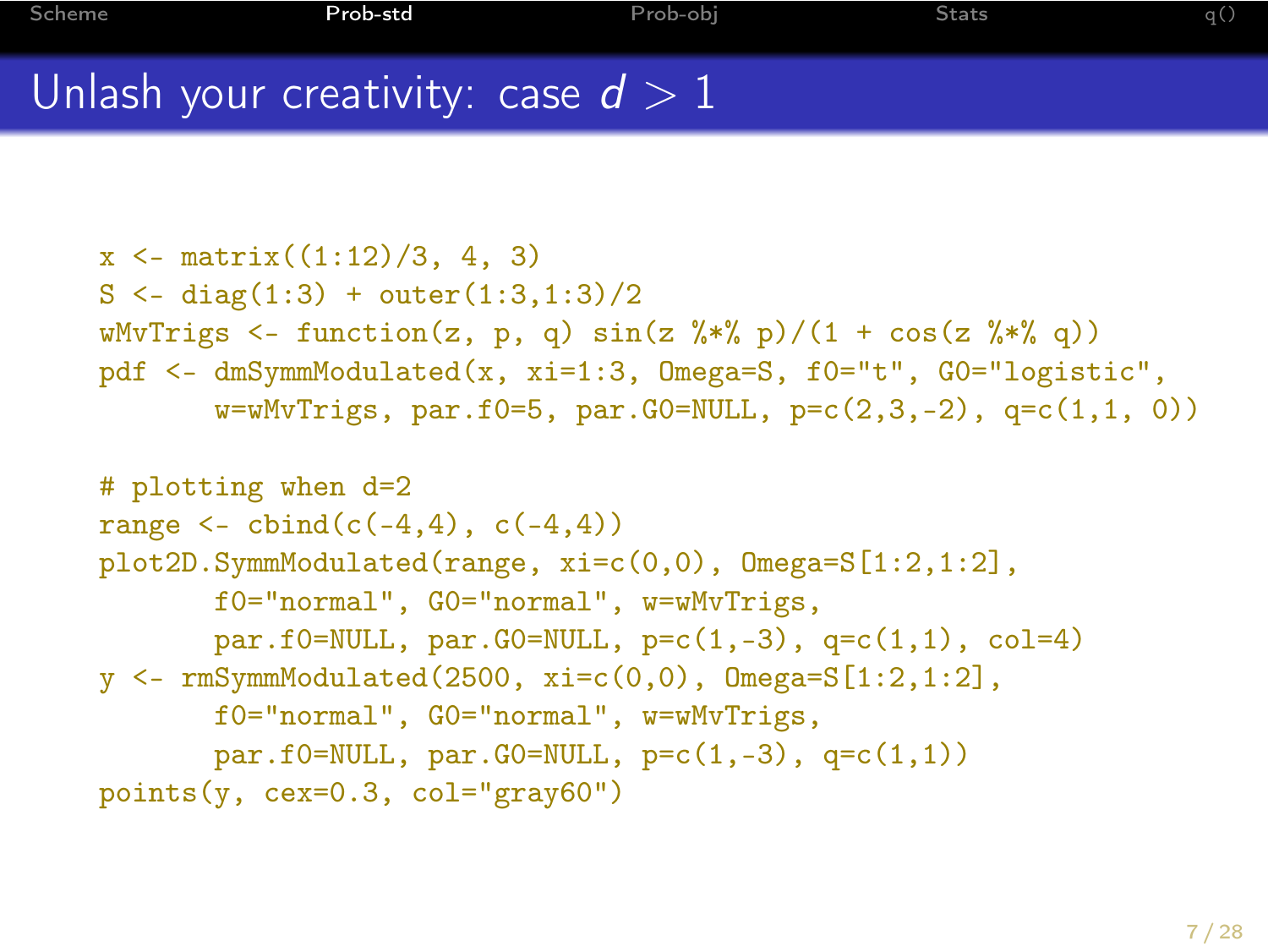[Scheme](#page-1-0) [Prob-std](#page-3-0) [Prob-obj](#page-9-0) [Stats](#page-17-0) [q\(\)](#page-27-0)

# Unlash your creativity: plotting if  $d = 2$

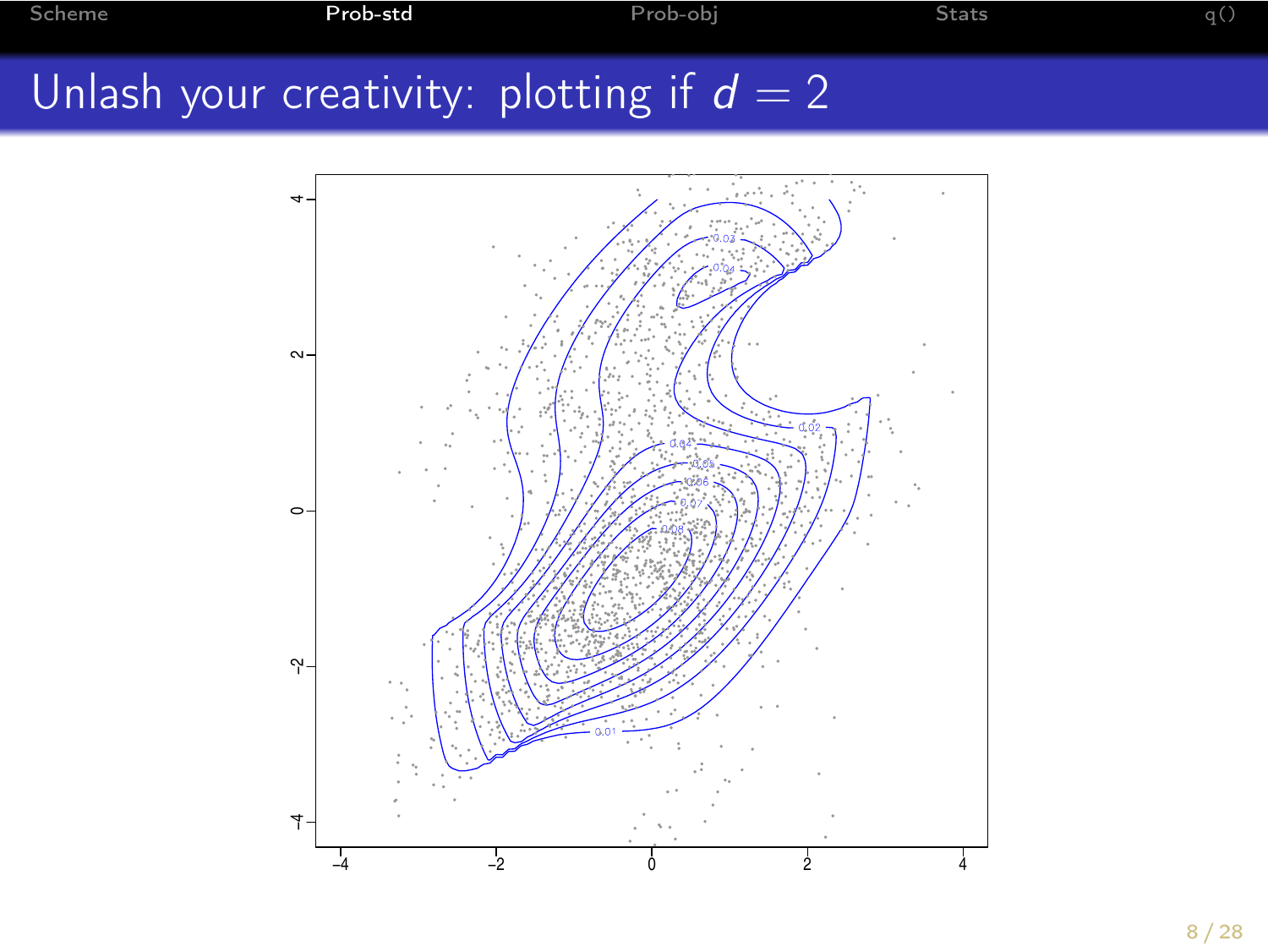<span id="page-9-0"></span>

| Scheme | Prob-std | Prob-obi | Stats | <b>TOM</b> |
|--------|----------|----------|-------|------------|
|        |          |          |       |            |

# [Prob-obj](#page-9-0)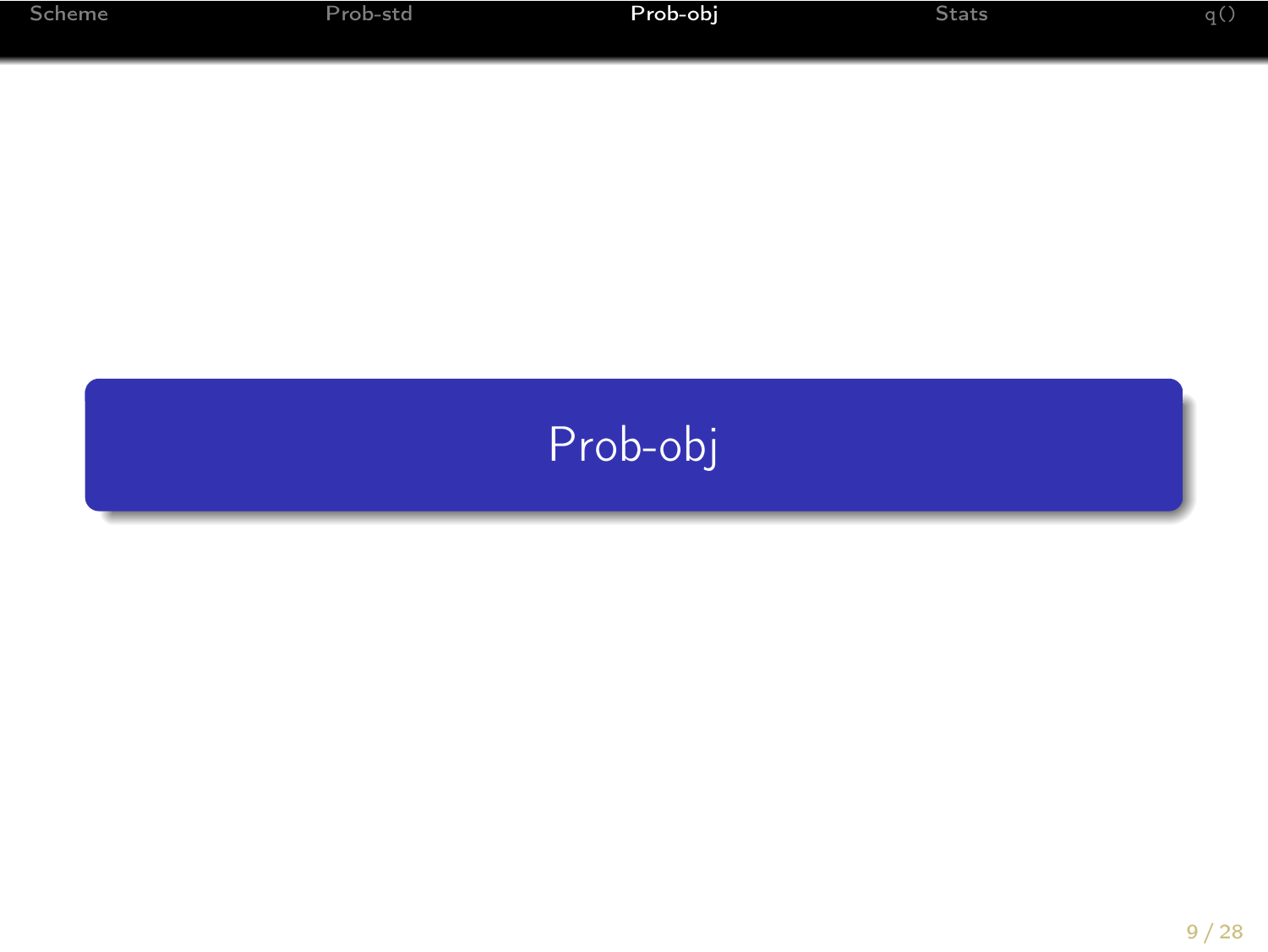# Working with distribution 'objects'

- Idea is to make a SEC distribution and work with this object
- Once the distribution object is created, we can:
	- extract/compute various characteristics
	- plot it
	- manipulate it to create a new distribution (if  $d > 1$ )
- Technical note: distributions are S4-type objects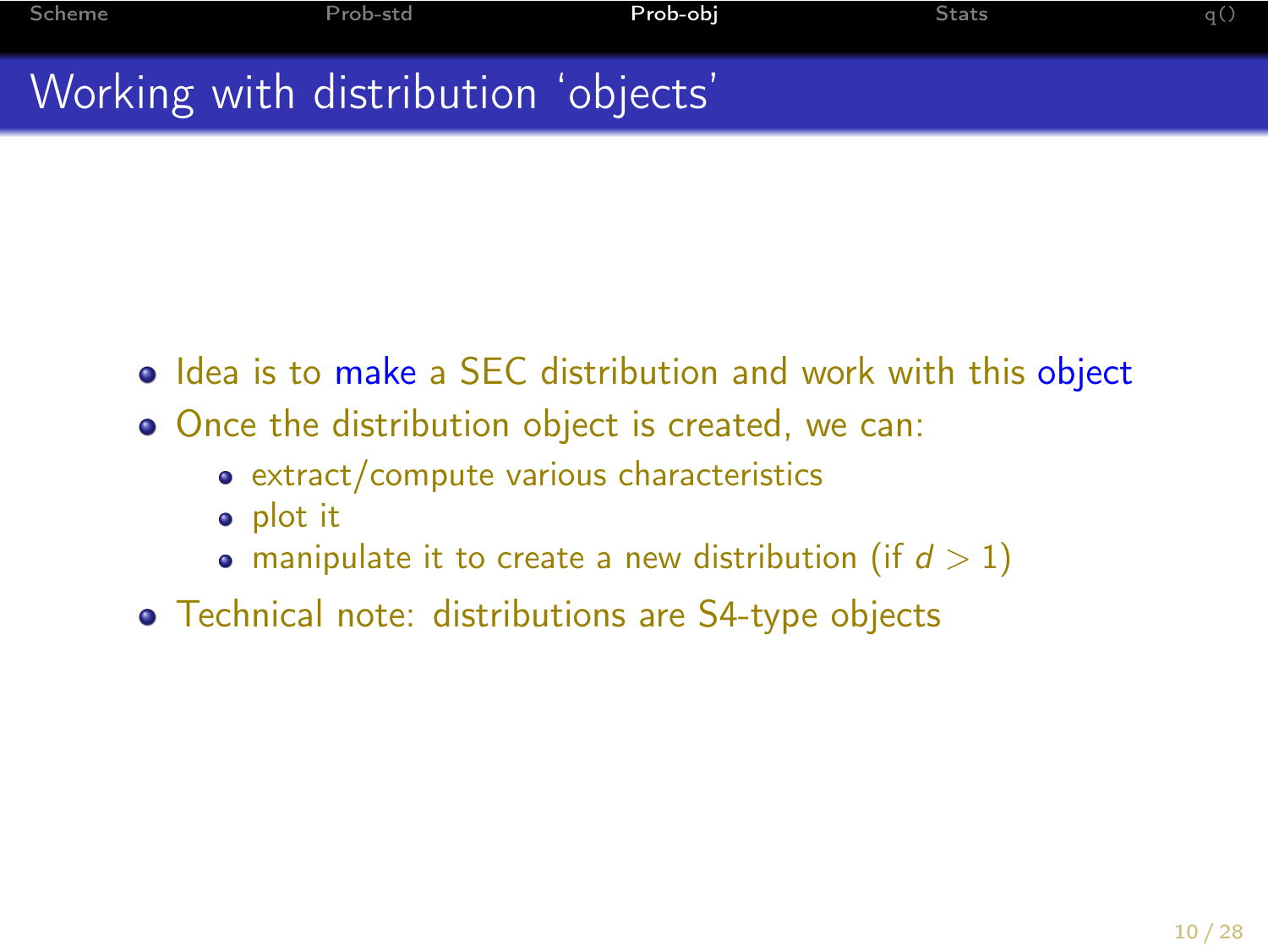## How to create a distribution

- Chief procedure is makeSECdistr
	- (another route is extractSECdistr from selm or mselm object)
- we must to specify DP parameters
	- if univariate case, DP is assigned as a vector
	- if multivariate case, DP is assigned as a list
- we must to specify the family, options are: "SN", "ESN", "ST", "SC"
- optional: name of the distribution, names of components
- ?makeSECdistr tells you everything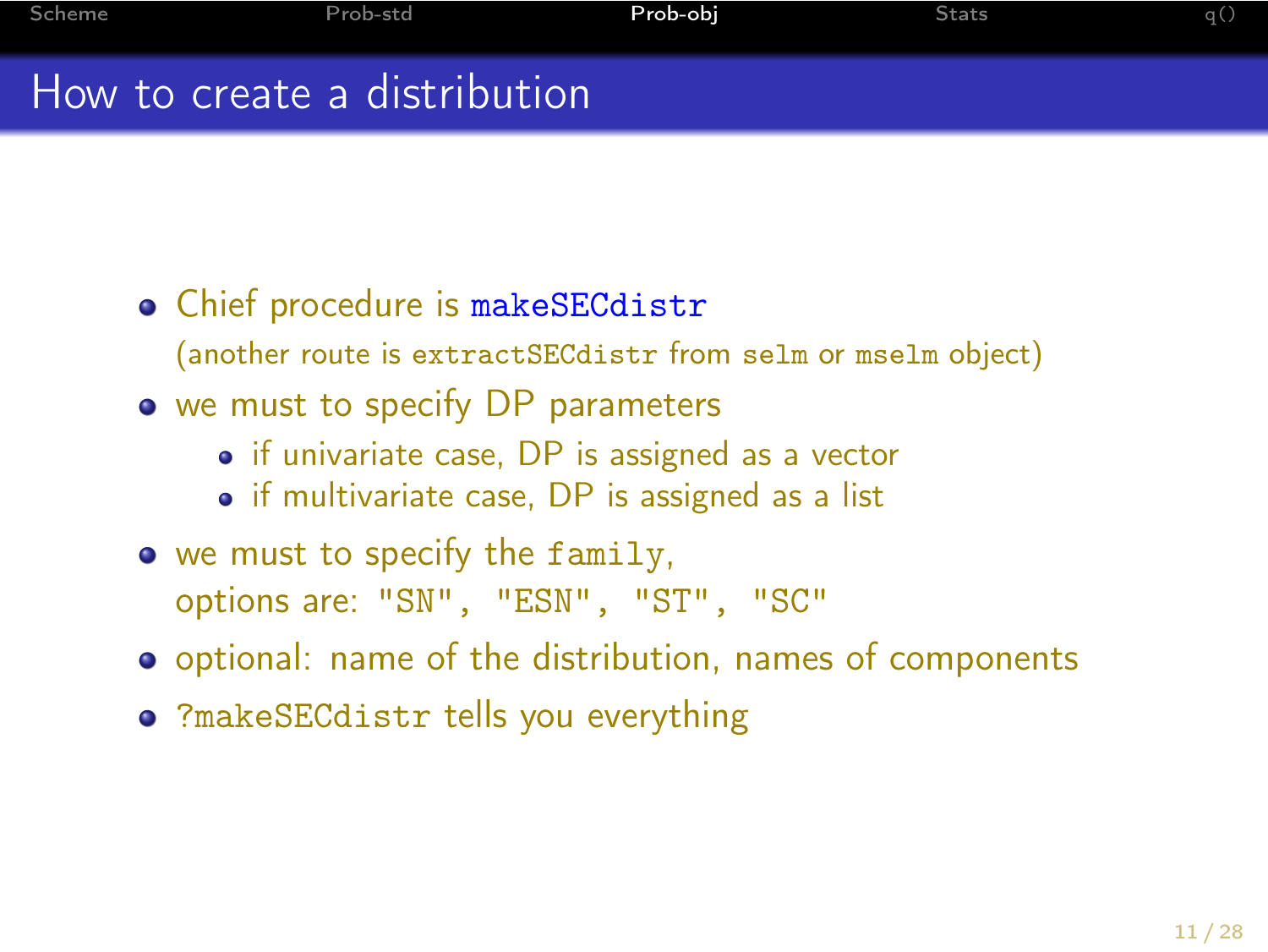```
Scheme Prob-std Prob-obj Stats q()
A simple illustration
   f1 <- makeSECdistr(dp=c(3,2,5), family="SN", name="First-SN")
   #
   show(f1) # of just type 'f1'
   # Probability distribution of variable 'First-SN'
   # Skew-elliptically contoured distribution of univariate family SN
   # Direct parameters:
   # xi omega alpha
   # 3 2 5
   summary(f1) # longer output
   #
   c(mean(f1), sd(f1)) # lends 4.565 1.246
   plot(f1)
   # many possible variants, such as:
   plot(f1, probs=c(0.1, 0.9))?plot.SECdistr # says more, see method for signature 'SECdistrUv'
```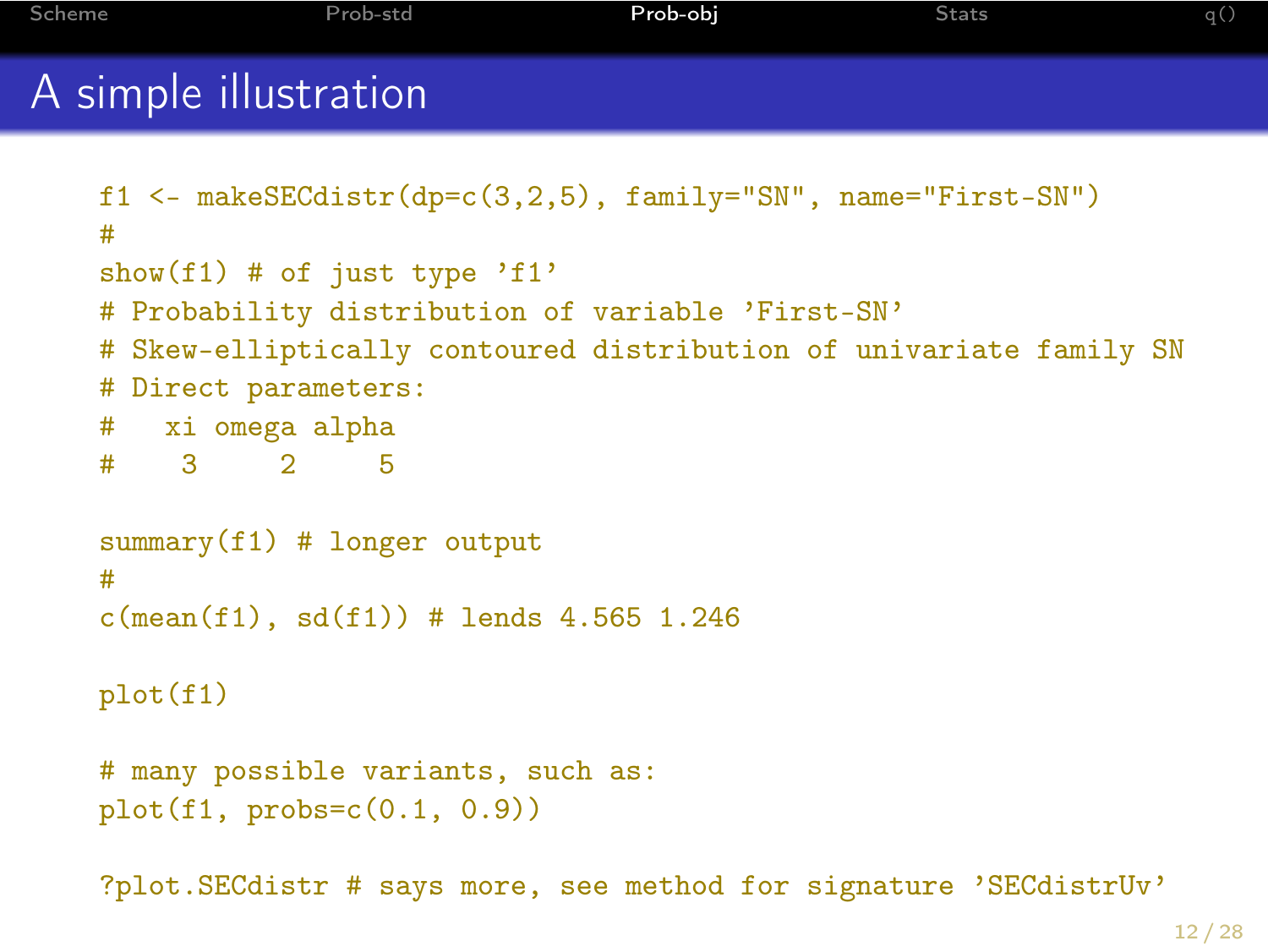# A simple illustration – plot 'First-SN'

**Probability density of First−SN SN distribution, dp = (3, 2, 5)**

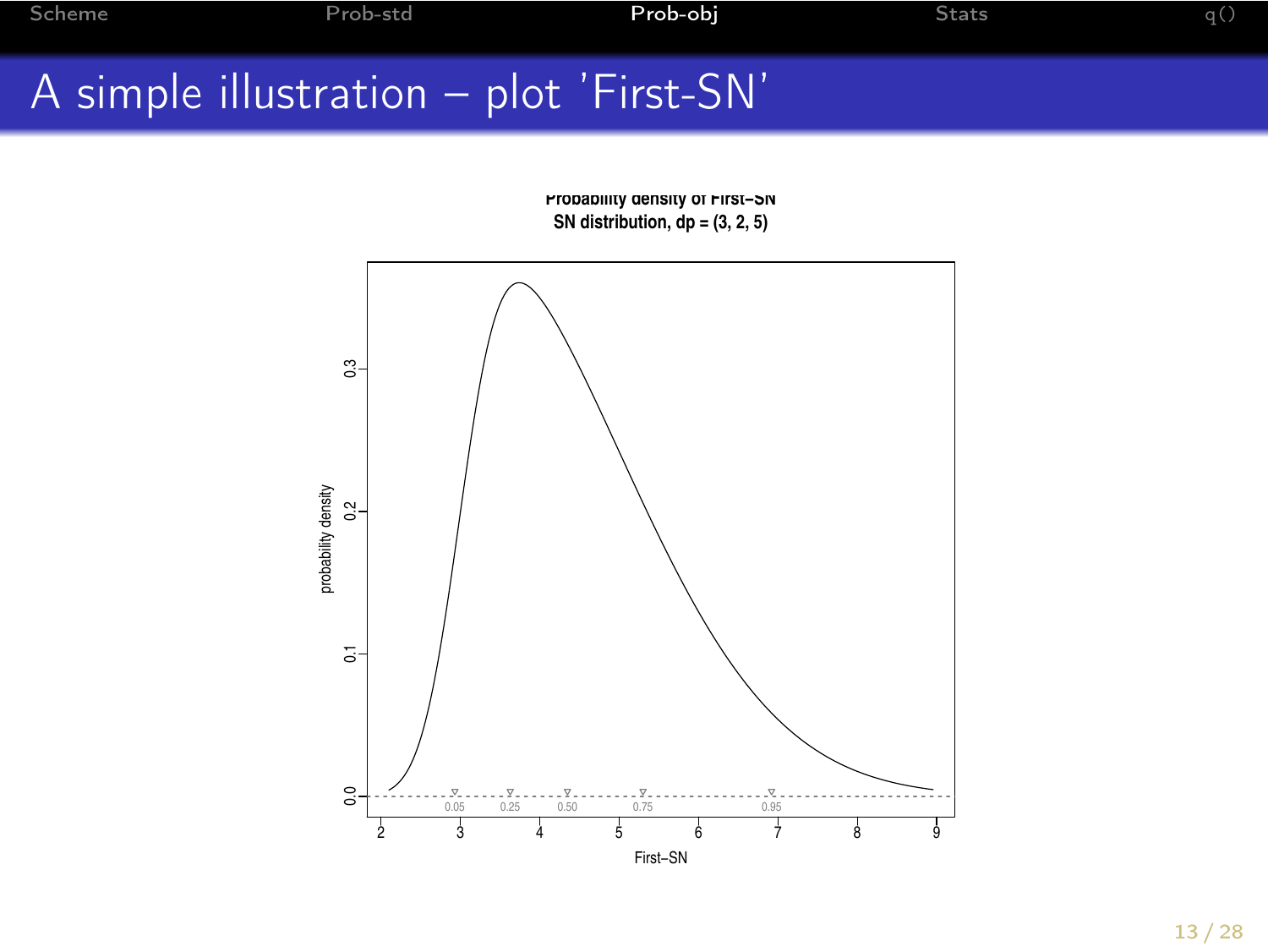```
Scheme Prob-std Prob-obj Stats q()
An illustration with d = 3
```

```
dp3 <- list(xi = c(3, -2, 0), Omega = diag(1:3) + outer(1:3,1:3)/2,
         alpha = c(5, -2, 6), nu = 5)
st3 <- makeSECdistr(dp=dp3, family="ST", name="Multiv.ST",
         compNames=c("X", "Y", "Z"))
show(st3) # of just type 'st3mean(st.3)# X Y Z
# 3.944 -1.253 2.194
vcov(st3) # 3x3 variance matrix
summary(st3) # longer output
plot(st3, col="blue", landmarks="", main=NULL) # note p=0.xx labels
?plot.SECdistr # look at method for signature 'SECdistrMv'
```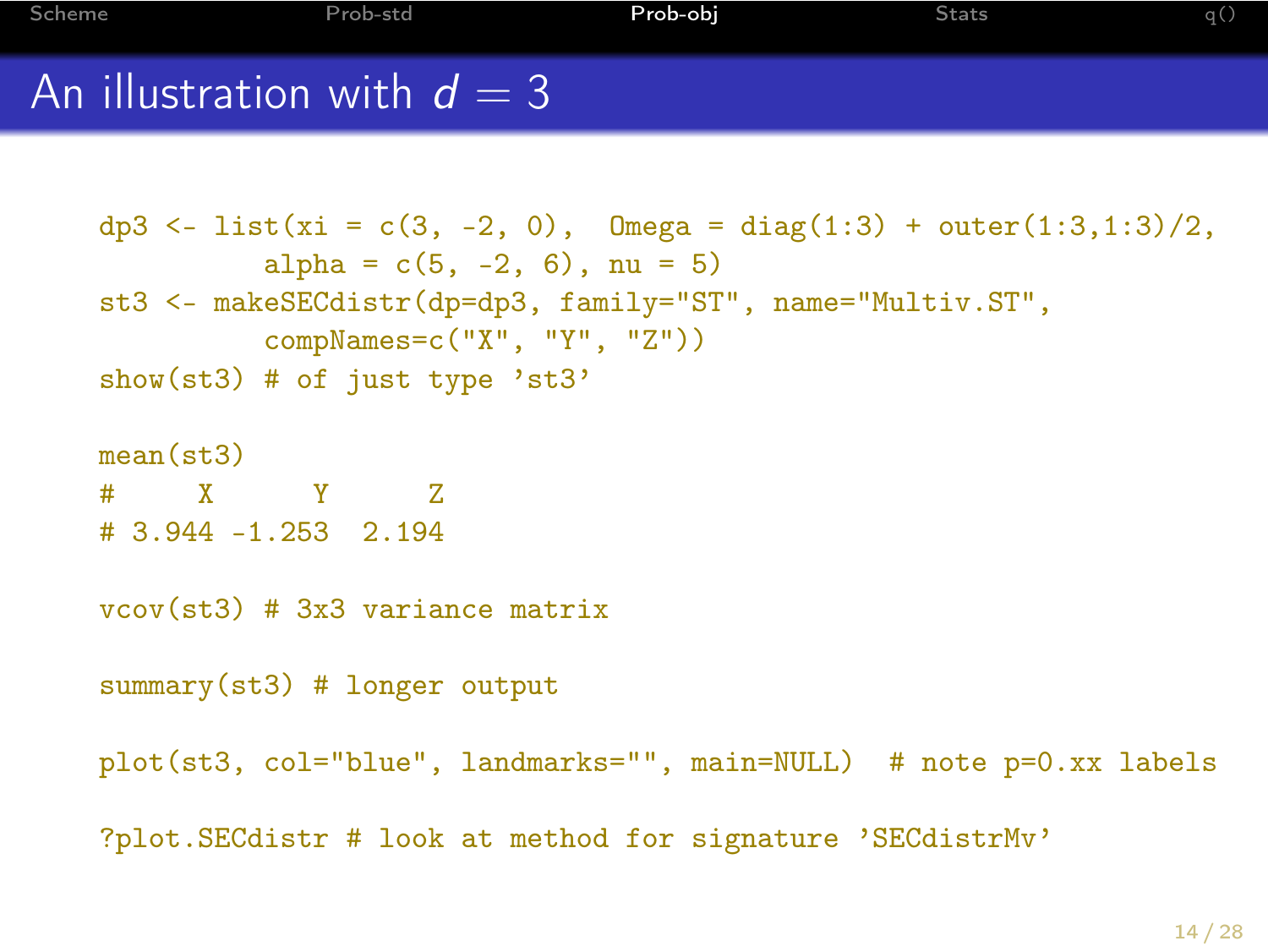[Scheme](#page-1-0) [Prob-std](#page-3-0) [Prob-obj](#page-9-0) [Stats](#page-17-0) [q\(\)](#page-27-0)

# An illustration with  $d = 3$ : matrix plot

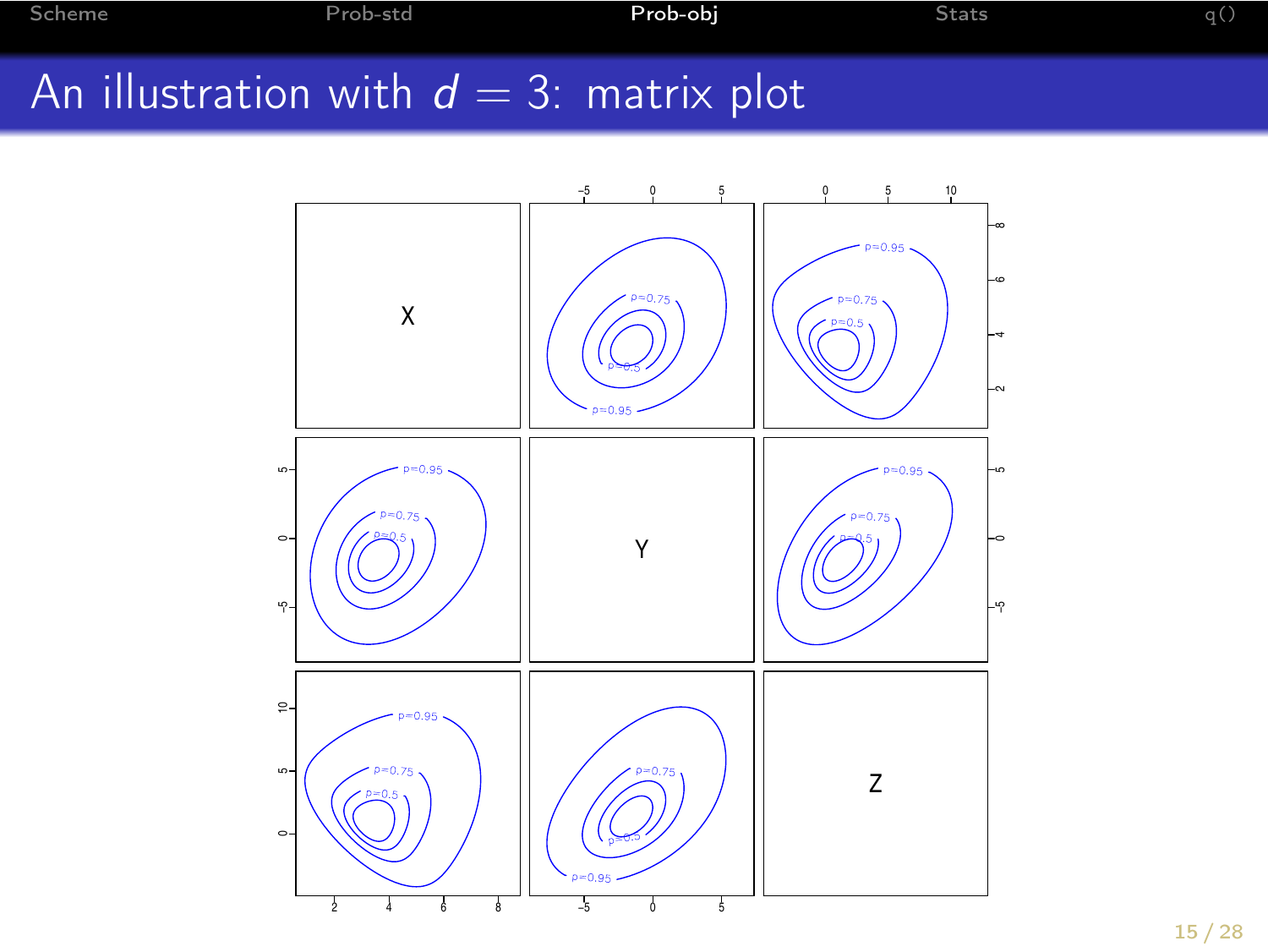Manipulation of a distribution

- Refers to multivariate distributions only
- affineTransSECdistr(object, a, A, <etc>) applies affine transformation  $a + A'Y$ , where a is *m*-vector and A is  $d \times m$  matrix
- marginalSECdistr(object, comp, <etc>) get marginal distribution of comp components from object
- conditionalSECdistr(object, fixed.comp, fixed.values, <etc>) applies conditioning on fixed.comp components (only for "SN" and "ESN" distributions)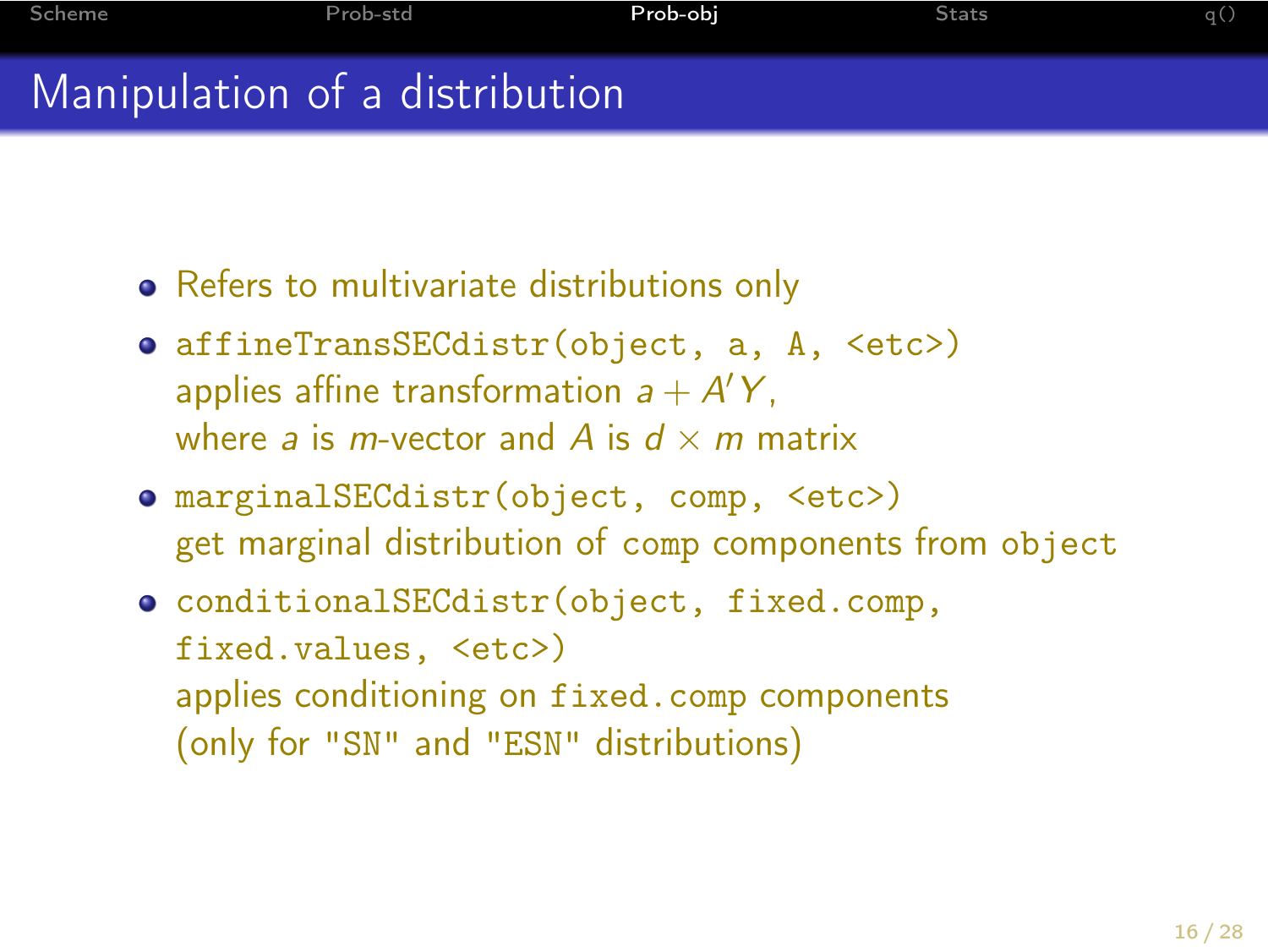<span id="page-17-0"></span>

| Scheme | Prob-std | Prob-obi | Stats | q() |
|--------|----------|----------|-------|-----|
|        |          |          |       |     |

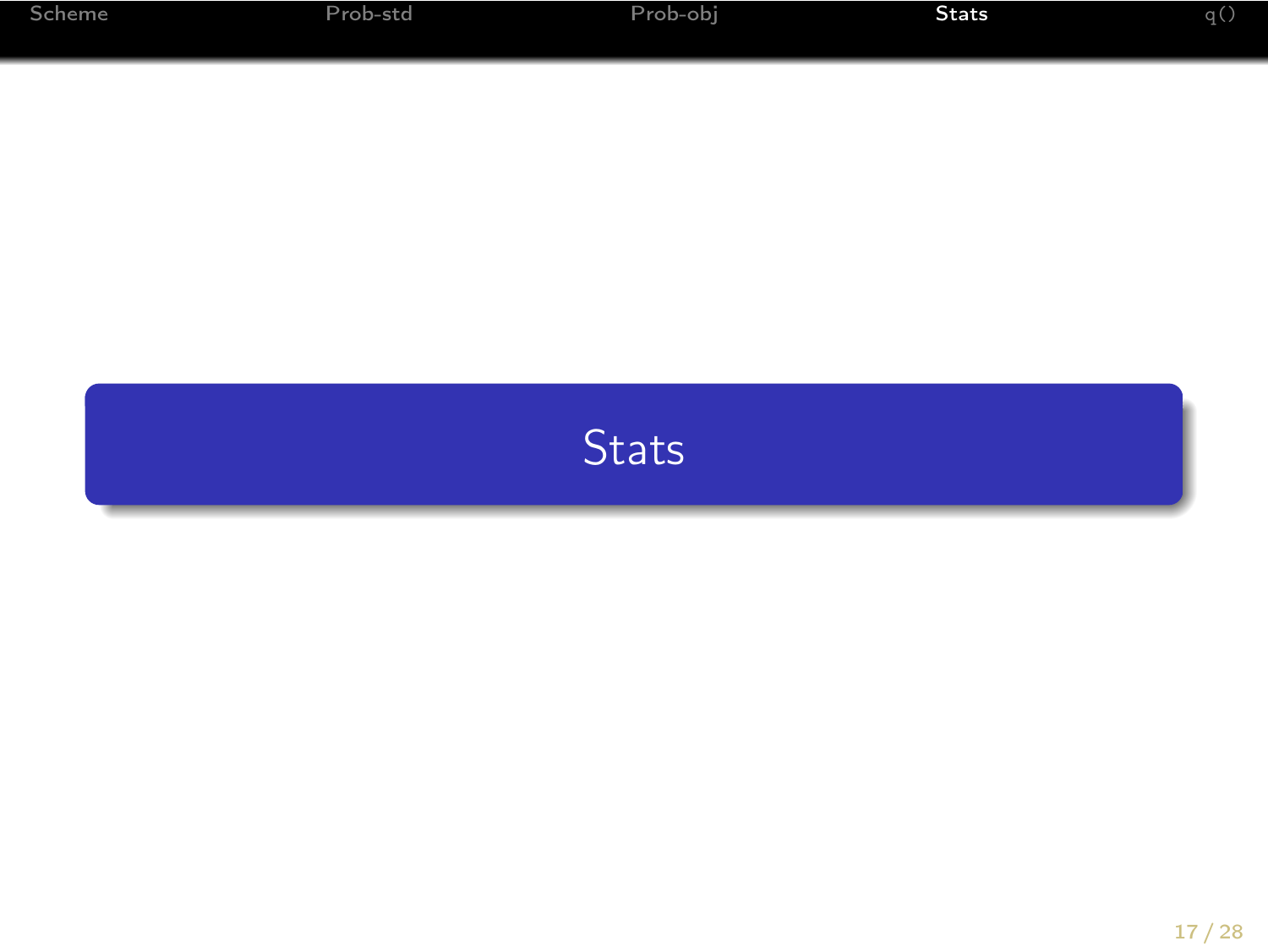[Scheme](#page-1-0) [Prob-std](#page-3-0) [Prob-obj](#page-9-0) [Stats](#page-17-0) [q\(\)](#page-27-0) Function selm for model fitting

Naming:  $lm + \leq$ kew-Elliptical error $> =$ selm Also similar logic of lm: fit a linear model to location parameter

 $f$ it <- selm( response  $\sim$  formula, family ="SN", <plus>) S4 obj  $\longrightarrow$ vector, matrix  $\overrightarrow{like}$  in  $\overrightarrow{lm}$  also "ST", "SC" also "ST", "SC"

Optional <plus> terms include: data, subset the same as in lm start starting values method estimation methods are "MLE" and "MPLE"; the latter can be used to set a prior distribution of  $\alpha$ penalty only relevant for method="MPLE" fixed.param allows only limited specifications, such as nu=<value> (if family="ST") and alpha=0 ... additional options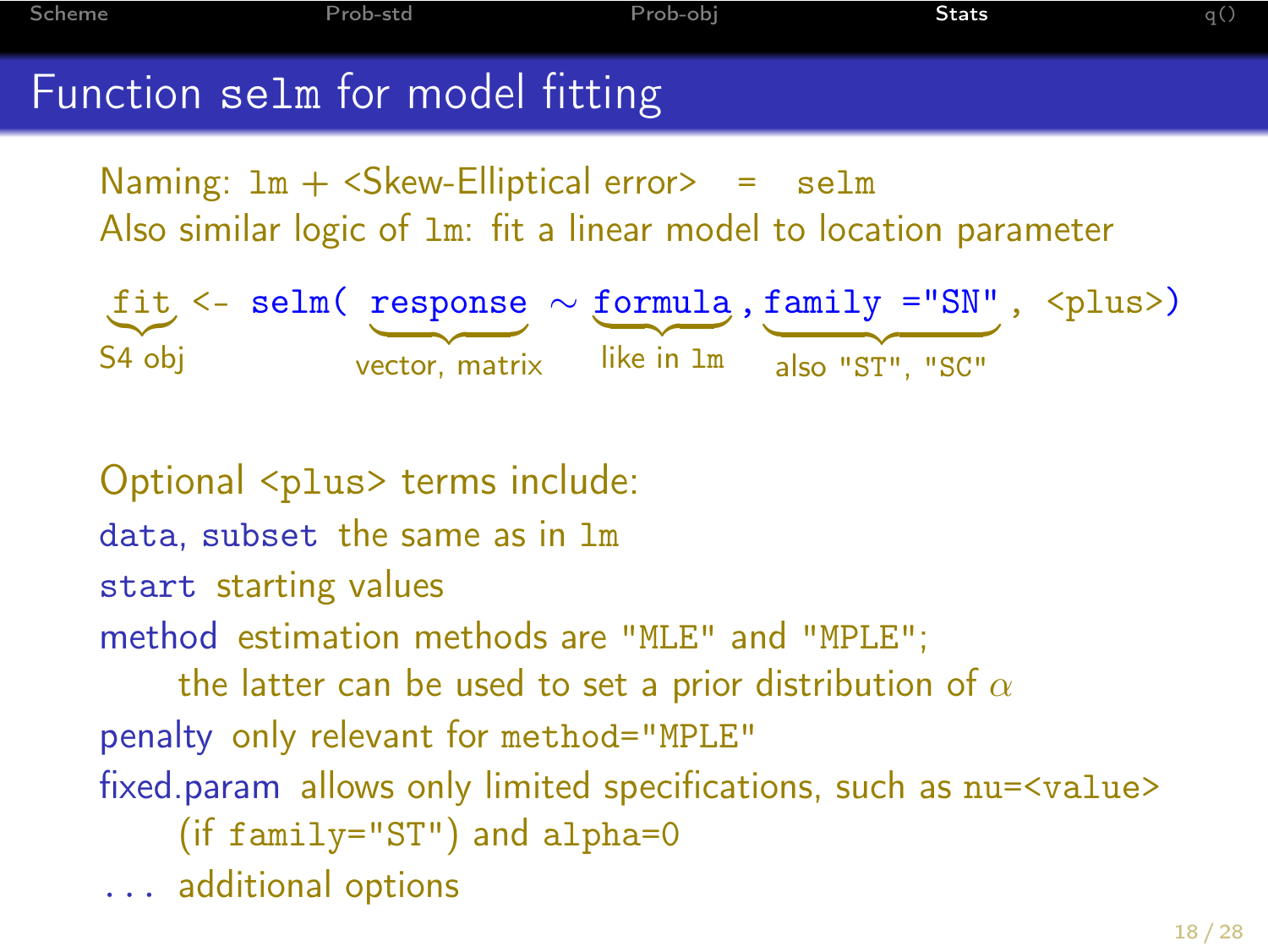# Methods for a selm|mselm object

classes selm returns a S4 object of class selm (for univariate response) or mselm (for multivariate response)

methods for each class, a bounch of 'methods' are available

- methods like for lm S3-objects: summary, plot, residuals, fitted, coef, predict, confint
- additional methods: logLik, profile, vcov

in addition extractSECdistr supplies a link to the probability section

Note: for simpler interpretability, the default parameterization is CP. This contrasts with probability section which uses DP.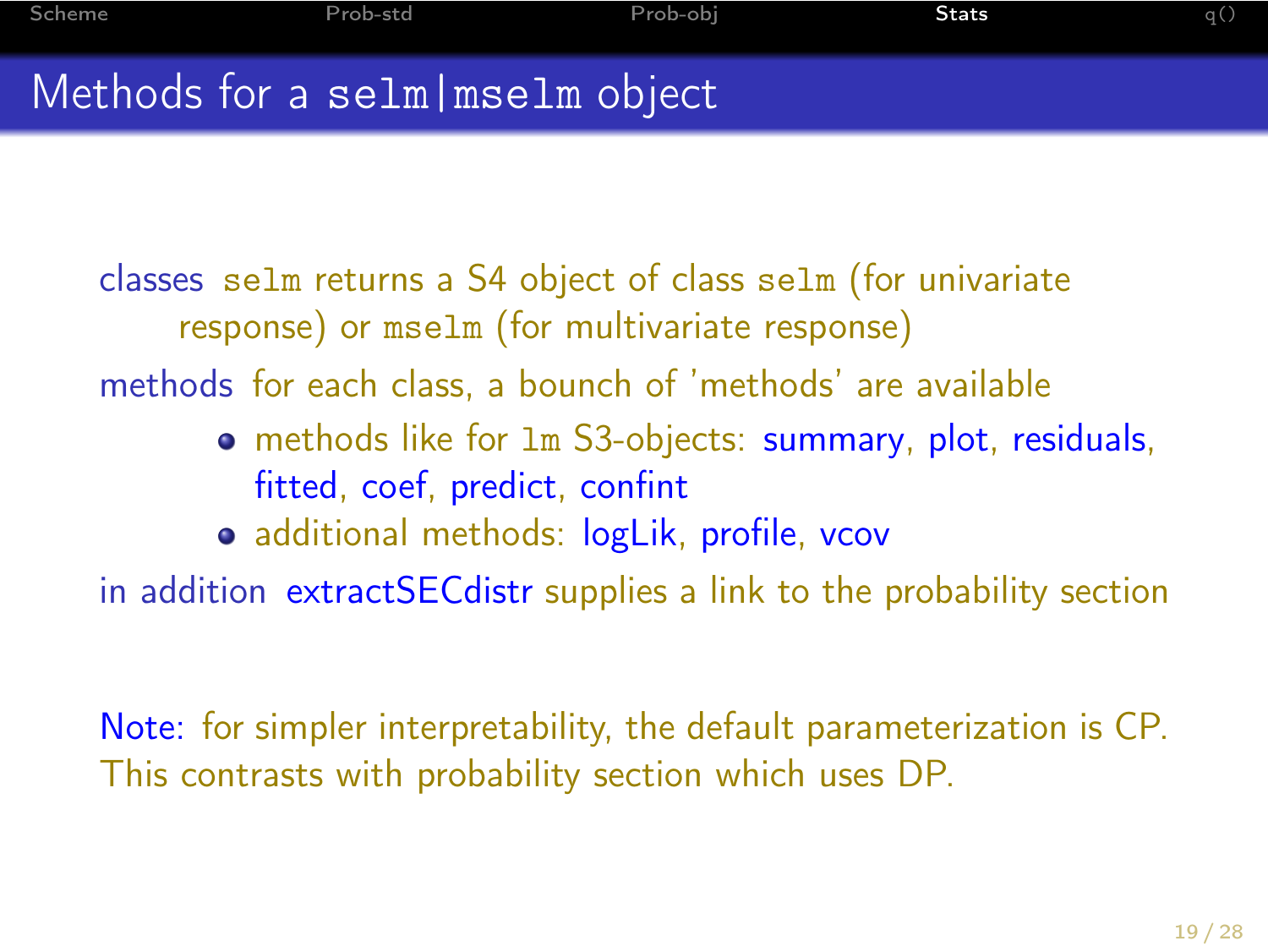# A simple example: Barolo phenols

```
library(sn)
data(wines)
olo.ph <- wines[wines$wine=="Barolo", "phenols"]
fit \leq selm(olo.ph \sim 1, family="SN")
plot(fit, which=2:3)
#
# try
summary(fit) # works with CPsummary(fit, param.type="DP")
```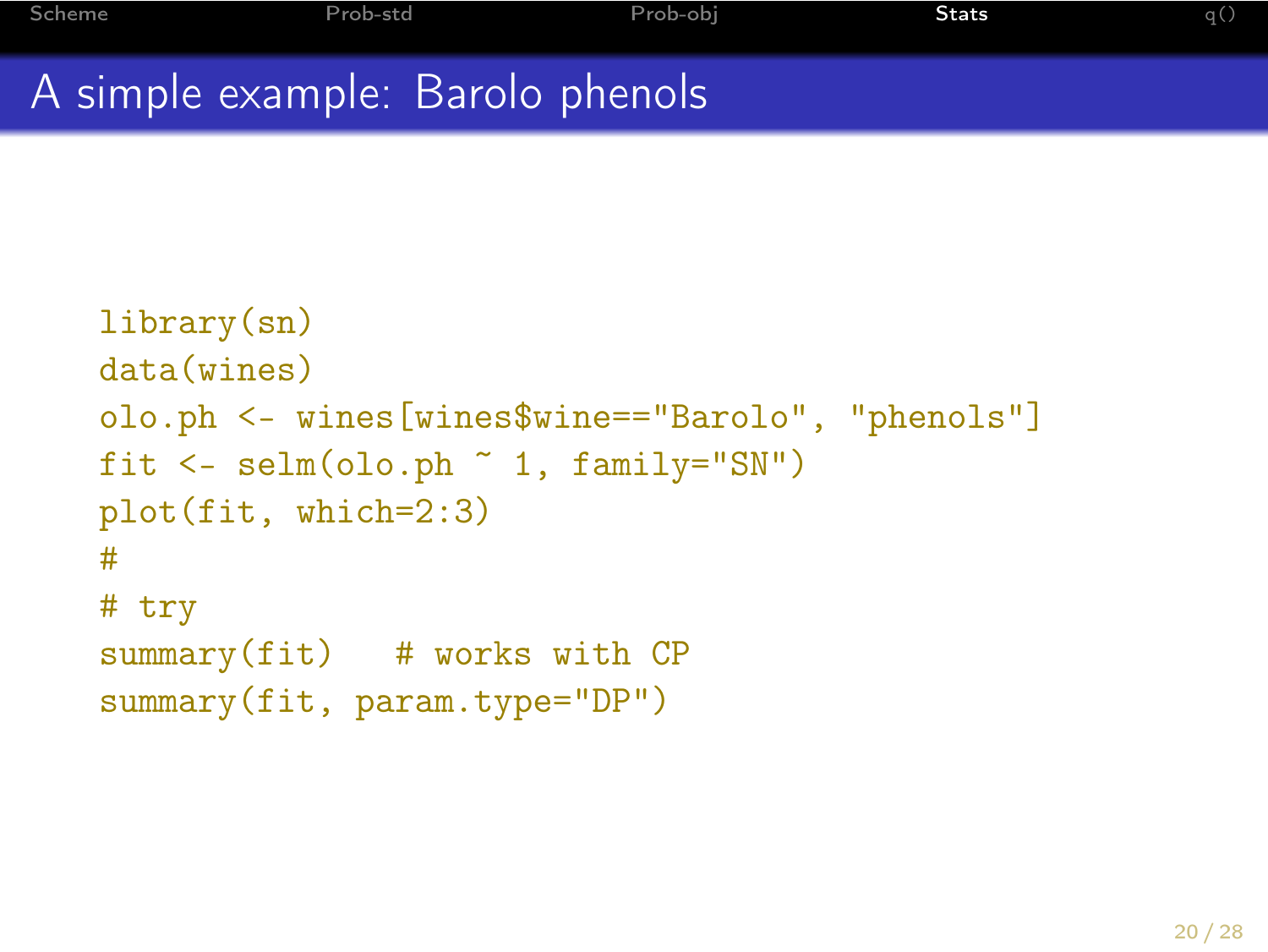# A simple example: Barolo phenols – plots

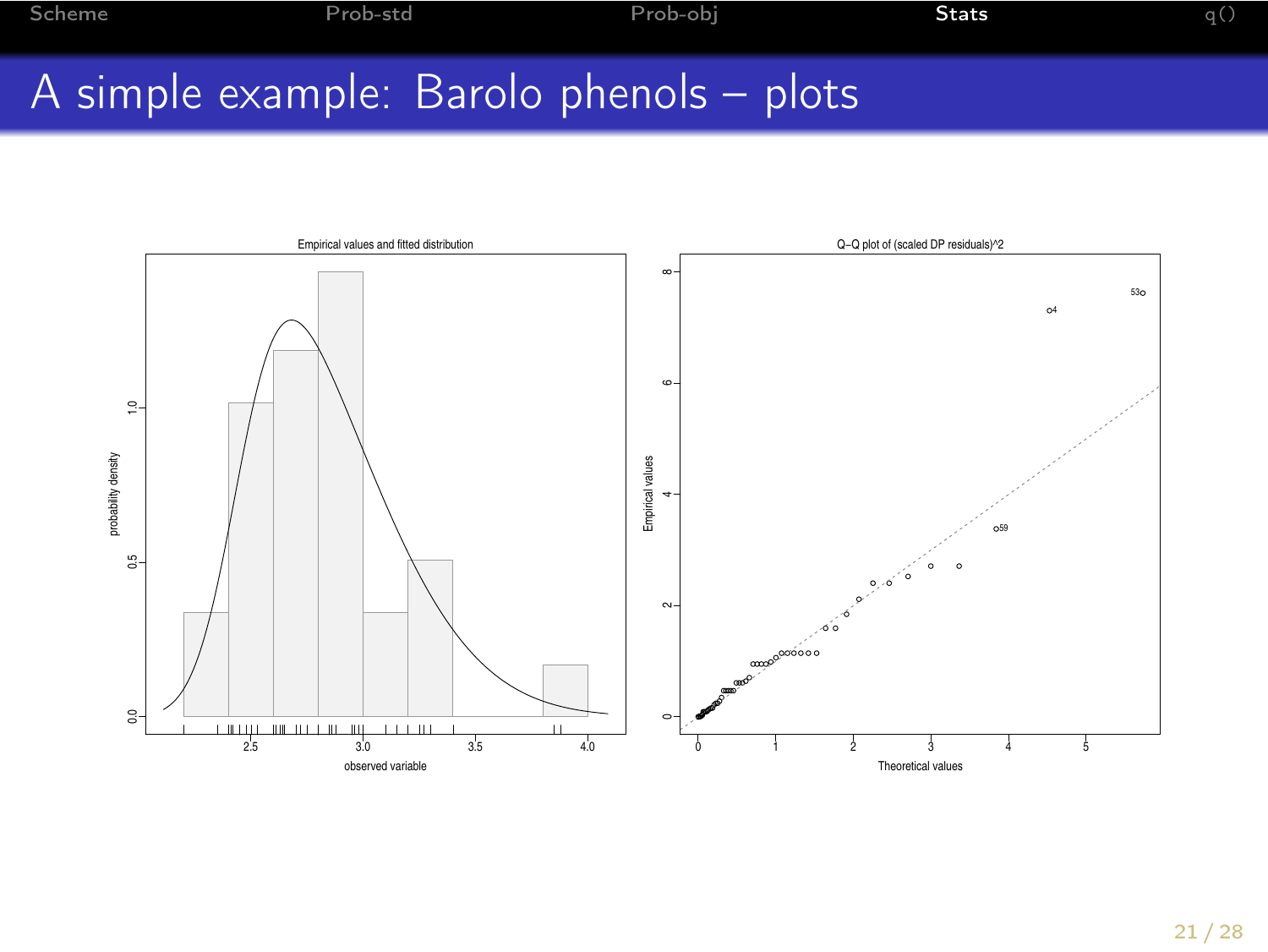# A multivariate example: más vino

```
library(sn)
data(wines)
fit2 <- selm(cbind(tartaric, malic, uronic) ~ colour + hue,
             family="ST", data=wines, subset=(wine != "Grignolino"))
plot(fit2, which=2:3)
summary(fit2) # works with CP
summary(fit2, param.type="DP")
# constraint on degrees of freedom:
fit3 <- selm(cbind(tartaric, malic, uronic) ~ colour + hue,
            family="ST", fixed.param=list(nu=8),
            data=wines, subset=(wine != "Grignolino"))
```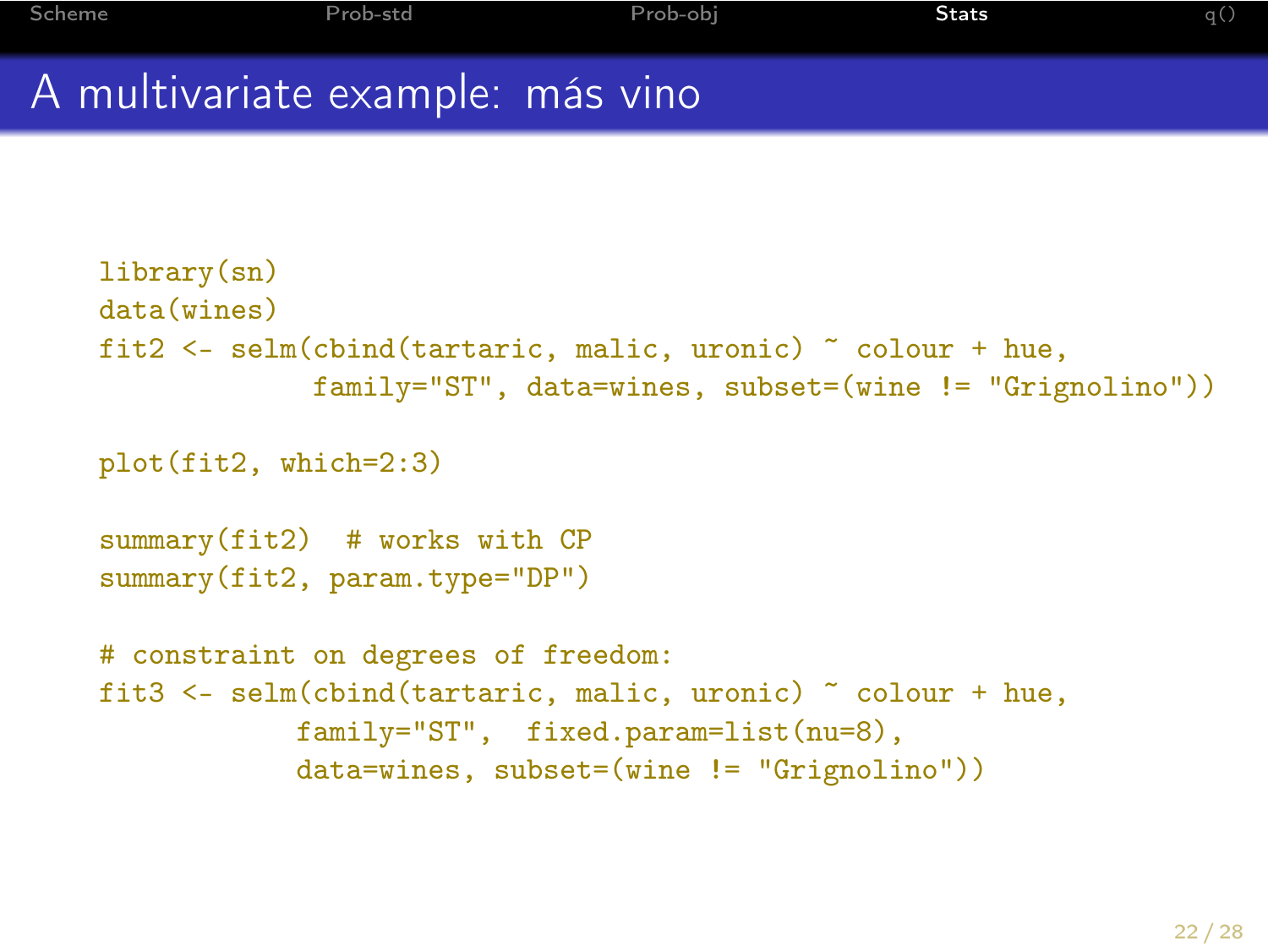# A multivariate example: más vino, plots

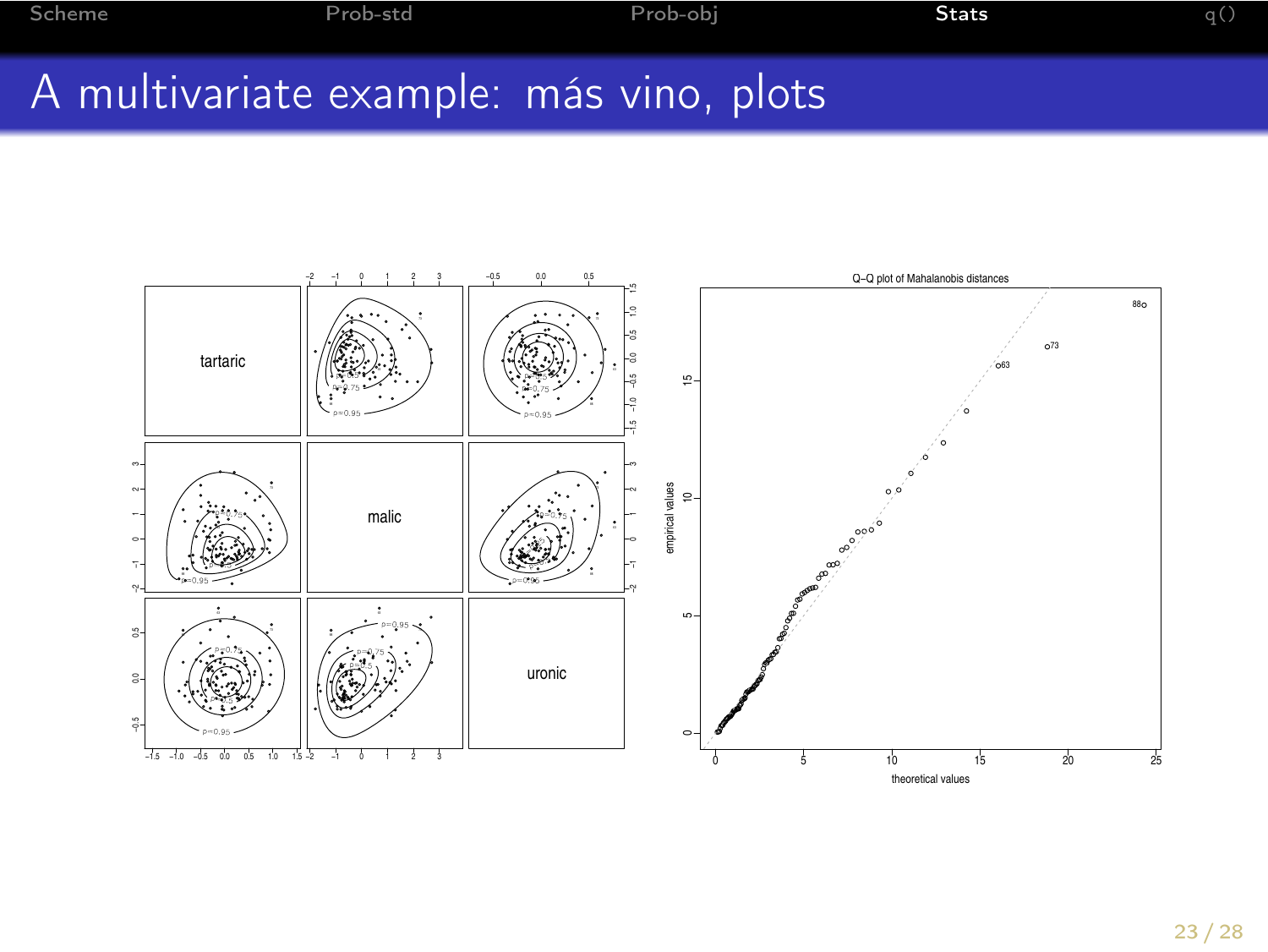[Scheme](#page-1-0) [Prob-std](#page-3-0) [Prob-obj](#page-9-0) [Stats](#page-17-0) [q\(\)](#page-27-0) For the more adventurous: profile  $log L$  (LRT in fact)

```
# re-use earlier model for Barolo phenols
show(fit)
# Object class: selm
# Call: \text{selm}(formula = ba.ph \tilde{ } 1, family = "SN")
# [...omissis...]
summary(fit)
# [...omissis...]
# Parameters of the SEC random component
# estimate std.err
# s.d. 0.337 0.04
# gamma1 0.703 0.26
pll <- profile(fit, "cp", param.name="gamma1", param.val=c(0, 0.97))
profile(fit, "dp", param.name=c("omega", "alpha"),
        param.val=list(c(0.25, 1), c(-1, 9)), npt=c(51,51))
```
Note: works for selm-class objects, not mselm-class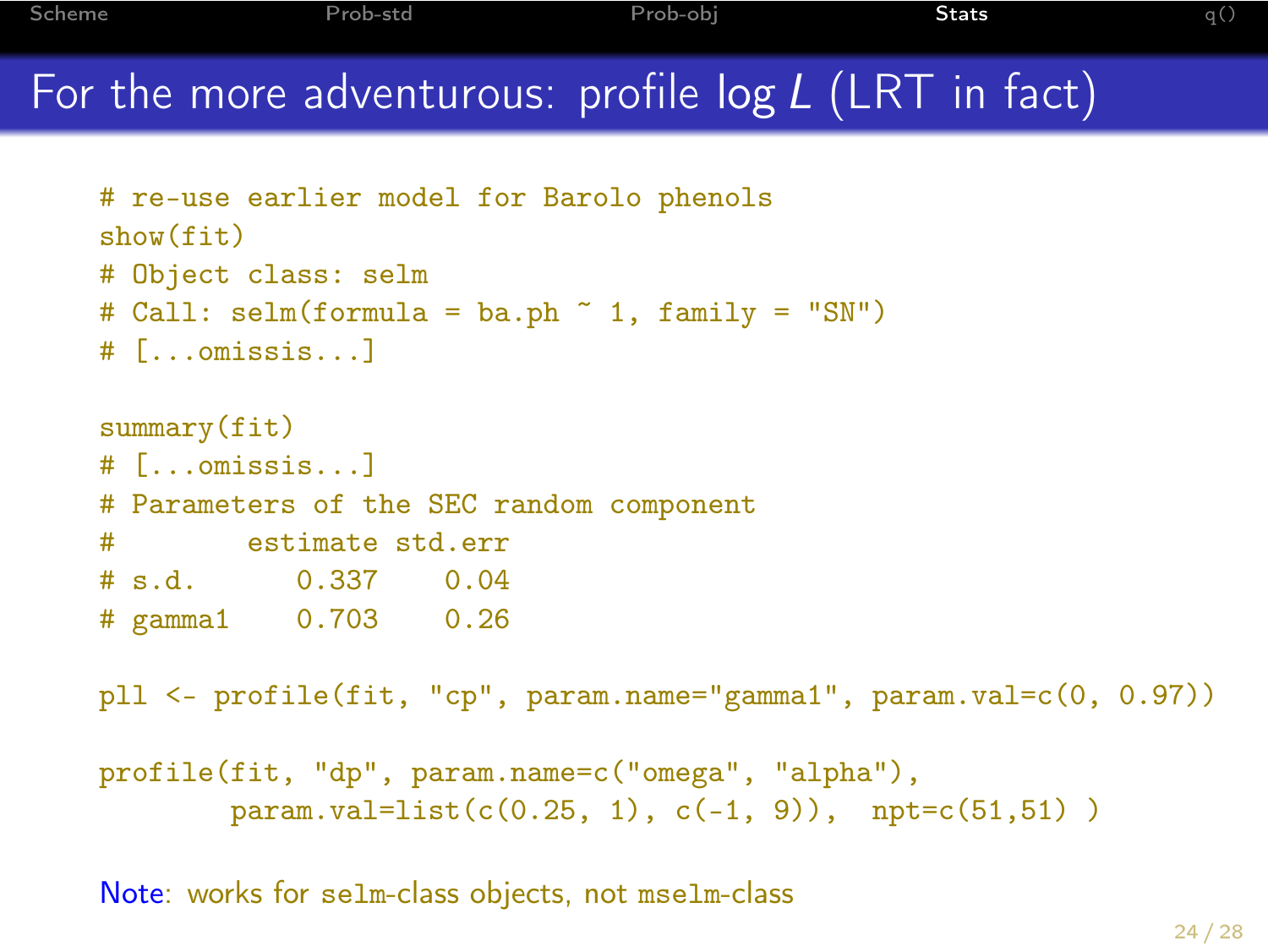[Scheme](#page-1-0) [Prob-std](#page-3-0) [Prob-obj](#page-9-0) [Stats](#page-17-0) [q\(\)](#page-27-0) For the more adventurous: profile  $\log L$ , plots

#### Plots of (profile) Deviance  $\equiv$  LRT statistic

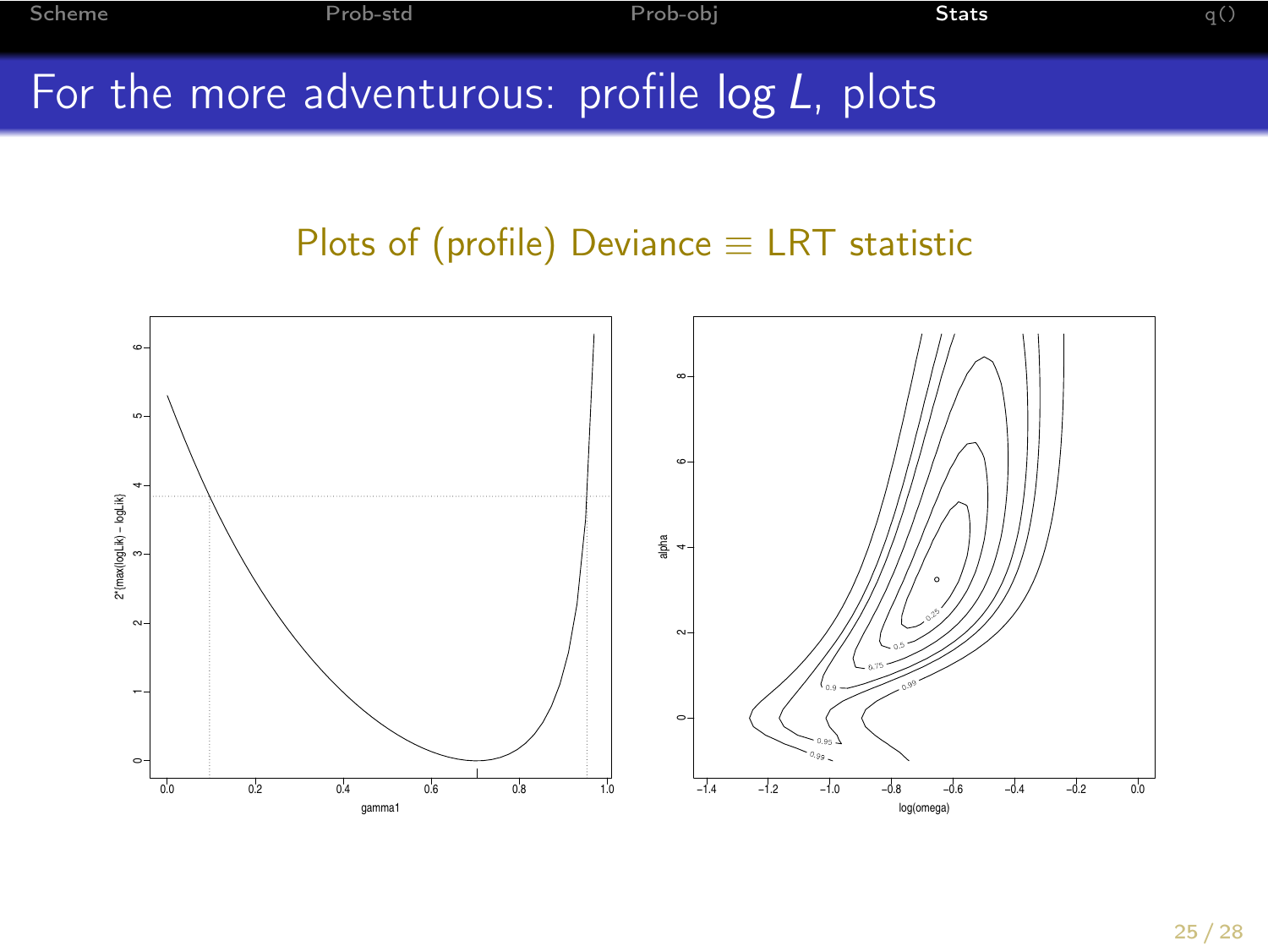# Only for the more technically oriented people

- **•** selm is the user interface function
- **•** selm prepares work for the lower-level function selm.fit
- however, not even selm.fit performs the actual fitting
- depending on the fitted model, specific functions are called: sn.mple, st.mple, msn.mle, msm.mple, mst.mple
- To improve efficiency, one can call selm.fit directly, at che cost of some more programming effort
- One can even call the bottom-level functions, below selm.fit
- For more details, see ?selm.fit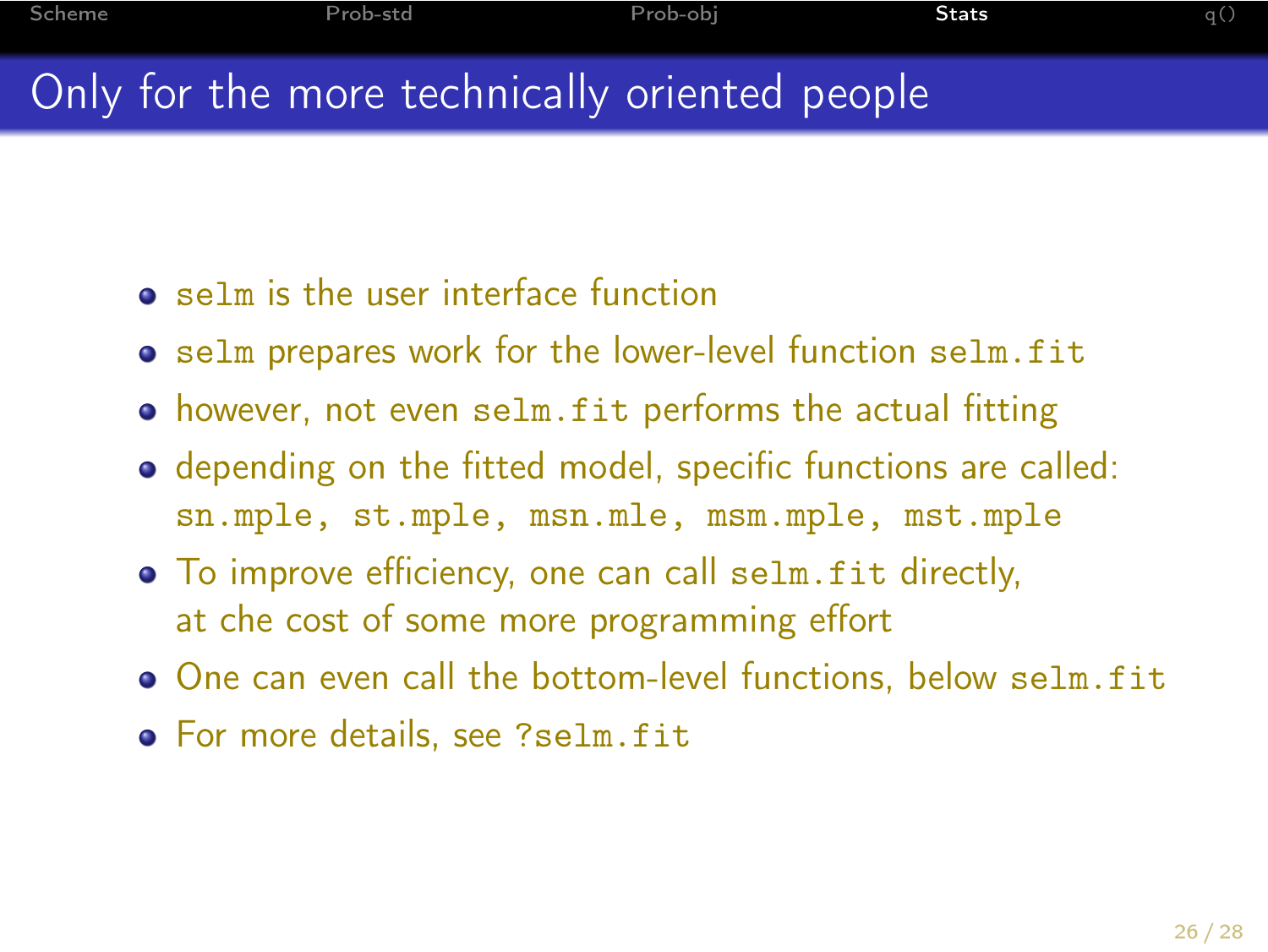<span id="page-27-0"></span>

| Scheme | Prob-std | Prob-obj | Stats | q() |
|--------|----------|----------|-------|-----|
|        |          |          |       |     |
|        |          |          |       |     |
|        |          |          |       |     |
|        |          |          |       |     |
|        |          | q()      |       |     |
|        |          |          |       |     |